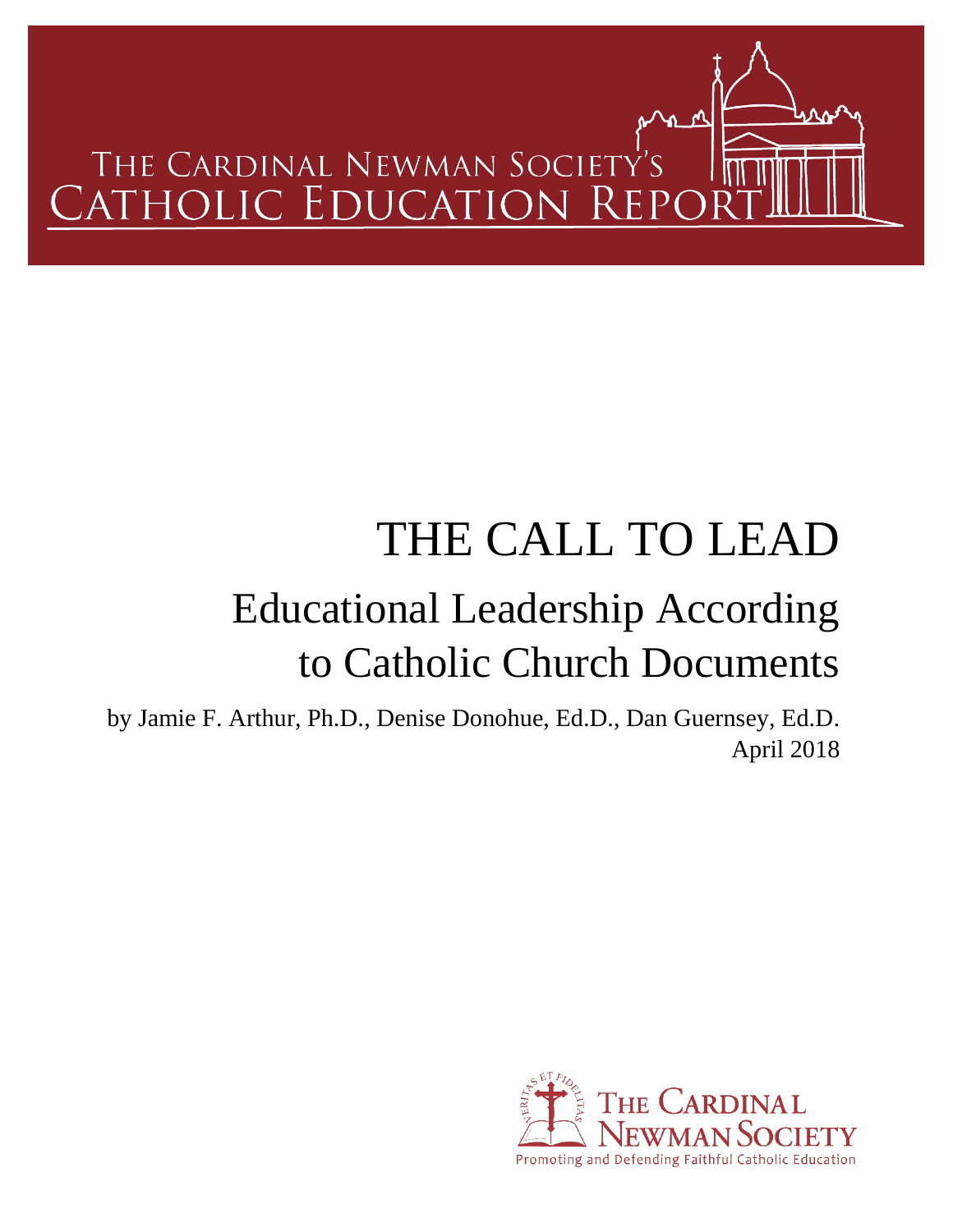All of The Cardinal Newman Society's research and analysis, including this paper, is available online on the Society's website at www.NewmanSociety.org.

Copyright © 2018 The Cardinal Newman Society. Permission to reprint is hereby granted provided no modifications are made to the text and it is identified as a publication of The Cardinal Newman Society. Note: The views expressed herein are those of the author and not necessarily those of The Cardinal Newman Society.

The Cardinal Newman Society 10432 Balls Ford Road Suite 300 Manassas, Virginia 20109 703/367-0333 Research@CardinalNewmanSociety.org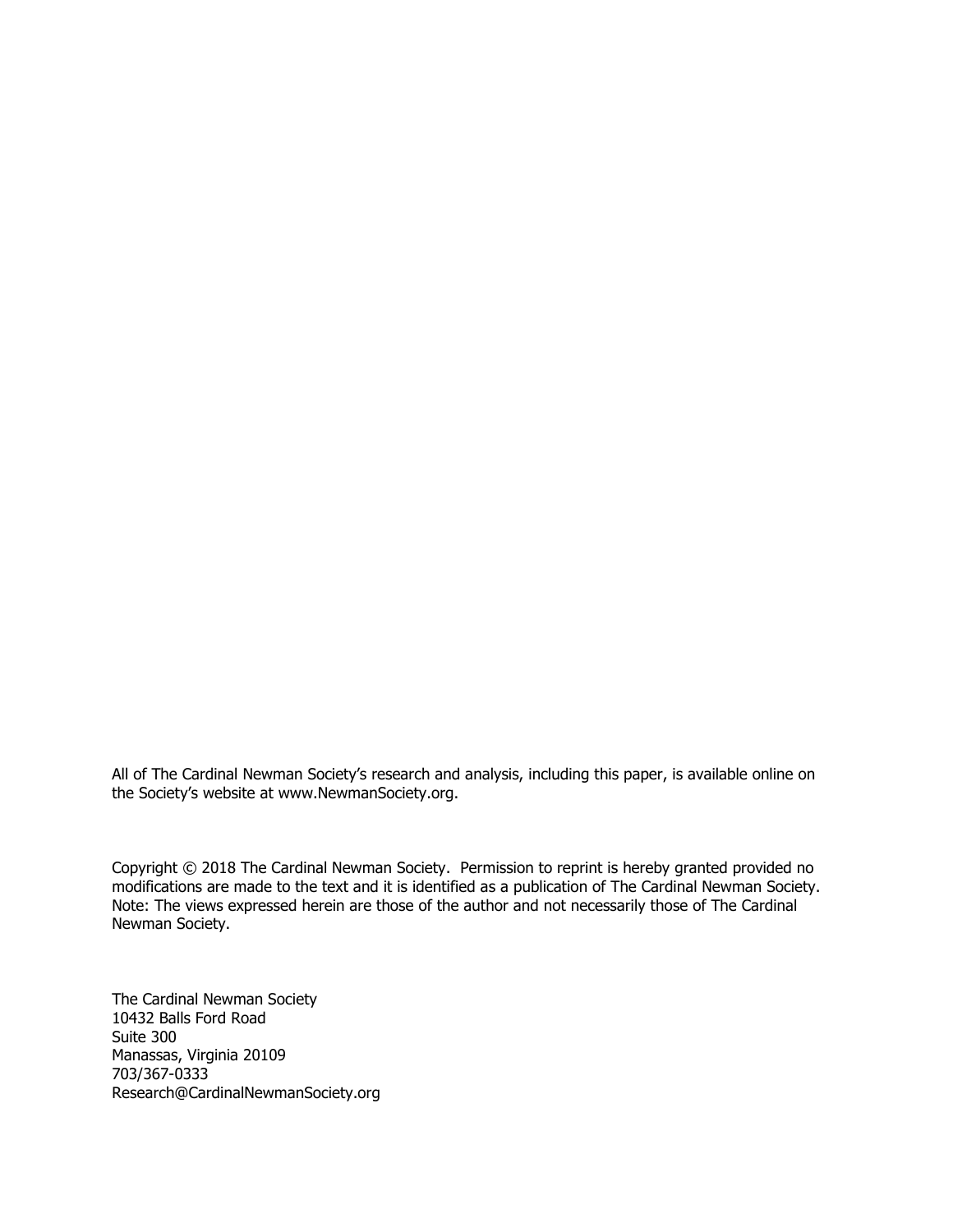## **The Call to Lead:**

## **Educational Leadership According to Catholic Church Documents**

by Denise Donohue, Ed.D., Dan Guernsey, Ed.D., Jamie F. Arthur, Ph.D.

## **Table of Contents**

| Citations: The Spiritual Dimension of Catholic Educational Leadership12    |
|----------------------------------------------------------------------------|
| The Professional Dimension of Catholic Educational Leadership 17           |
| Citations: The Professional Dimension of Catholic Educational Leadership17 |
|                                                                            |
|                                                                            |
|                                                                            |
|                                                                            |
|                                                                            |
|                                                                            |
|                                                                            |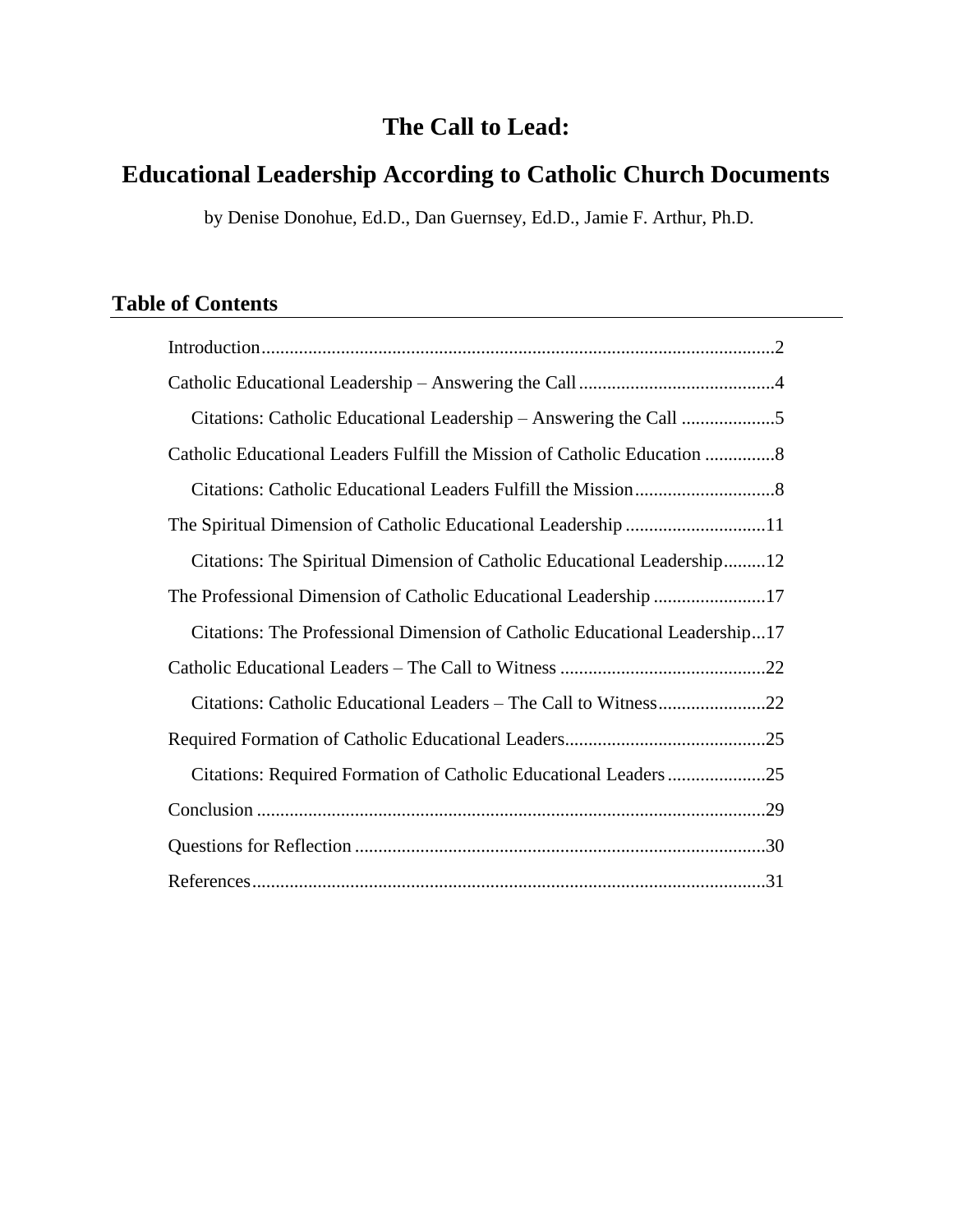## **Introduction**

<sup>*he Call to Lead* draws upon Church documents published since the Second Vatican</sup> Council to consider essential aspects of leadership in Catholic education. These aspects include answering the call to leadership, commitment to the mission of Catholic education, the spiritual and professional dimensions of leadership, Gospel witness, and the formation needed to assume the role of faith leader. *T*

This review is intended primarily to assist Catholic school principals, but it has clear implications for other academic and program leaders, directors and trustees, and diocesan officials who oversee Catholic education. While it draws upon Church documents focused on elementary and secondary education, postsecondary leaders will find that much applies to their roles in colleges and universities as well.

Throughout much of the history of Catholic education, diocesan priests and various religious congregations guided a school's culture, identity, and mission. Clergy and religious held most full-time administrative and faculty positions and integrated religious education and practices to ensure strong Catholic identity.

In the years following Vatican II, American Catholic education experienced a steady transition to lay teachers and leaders. By 2016, less than 3 percent of full-time professional staff were clergy and religious. The new challenge of properly forming lay teachers and leaders has made it necessary for the Church to discern and prescribe qualities of school leadership, once previously assumed in the leadership roles of clergy and religious. The result is a richer understanding of how the school leader upholds and advances the mission of Catholic education.

The role of the Catholic principal as faith leader was highlighted in *Sharing the Light of Faith*  (1979), where the United States bishops elaborated on the relationship between Catholic identity, administrative leadership, and ways for realizing the Church's mission for Catholic education.

Documents in the 1980s began to highlight the ecclesial, spiritual, and pastoral dimensions of school leadership required of the laity who were now more involved in leadership roles within Catholic schools:

The lay Catholic educator is a person who exercises a specific mission within the Church by living, in faith, a secular vocation in the communitarian structure of the school: with the best possible professional qualifications, with an apostolic intention inspired by faith, for the integral formation of the human person, in a communication of culture, in an exercise of that pedagogy which will give emphasis to direct and personal contact with students, giving spiritual inspiration to the educational community of which he or she is a member, as well as to all the different persons related to the educational community. To this lay person, as a member of this community, the family and the Church entrust the school's educational endeavor (*Sacred Congregation for Catholic Education*, 1982, 24).

*The Religious Dimension of Education in a Catholic School* (1988) elaborated on guidelines for Catholic education, acknowledged the movement of laity into leadership positions, and encouraged the development of formation programs necessary to ensure that administrators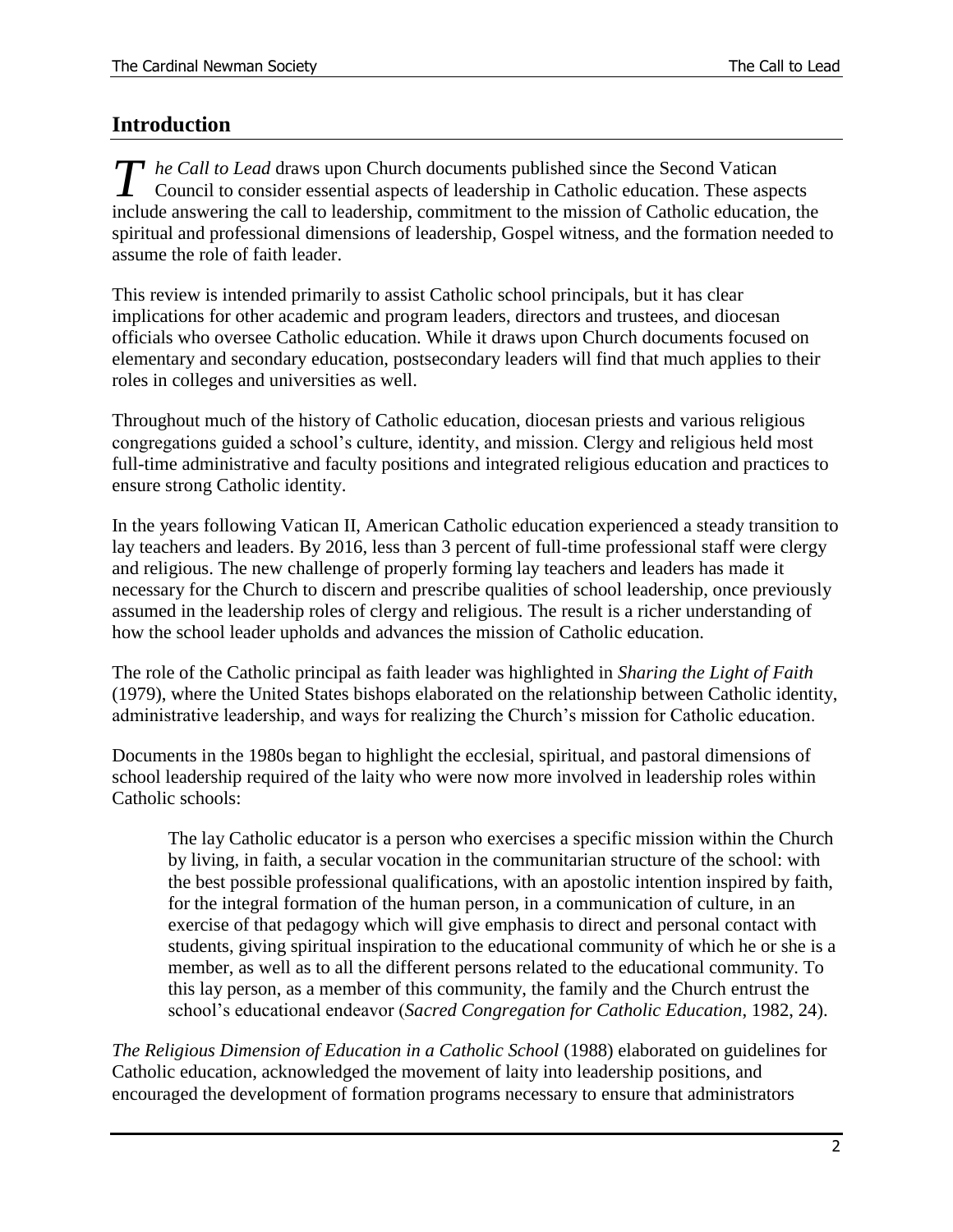obtain training comparable to religious. Research highlighted the urgency for programs to prepare Catholic school administrators and the shortage of educational leaders who understood the concepts of theological and spiritual leadership.

From the late 1990s, Church documents emphasized the relationship between faithful Catholic leadership and Catholic identity, expressed the need for preparation and formation, and linked those who served in these positions to the long-term viability of Catholic education. It became clear by this time that Catholic education leaders needed to be experienced in the professional dimension, but even more critical, they need to have an understanding and commitment to the Church's expectations for Catholic education.

At the turn of the century, the Congregation for Catholic Education acknowledged the important role of lay administrators in evangelization, building Christian community, and pastoral care in *The Catholic School on the Threshold of the Third Millennium* (1997).

Eight years later, referring to a "crisis in education," the United States bishops expressed the need to prepare Catholic educational leaders in *Renewing Our Commitment to Catholic Elementary and Secondary Schools in the Third Millennium* (2005).

The preparation and ongoing formation of new administrators and teachers is vital if our schools are to remain truly Catholic in all aspects of school life. Catholic school personnel should be grounded in a faith-based Catholic culture, have strong bonds to Christ and the Church, and be witnesses to the faith in both their words and actions.

And in his 2008 address to Catholic educators in the United States, Pope Benedict XVI stated:

Teachers and administrators, whether in universities or schools, have the duty and privilege to ensure that students receive instruction in Catholic doctrine and practice. This requires that public witness to the way of Christ, as found in the Gospel and upheld by the Church's Magisterium, shapes all aspects of an institution's life, both inside and outside the classroom. Divergence from this vision weakens Catholic identity and, far from advancing freedom, inevitably leads to confusion, whether moral, intellectual, or spiritual.

In 2015, the United States bishops identified leadership as a priority for the future of Catholic education:

Clarity of vision and strong leaders formed in the faith are critical to establishing a rich Catholic culture in the Catholic school. Being academically excellent is critical and necessary but not sufficient. The schools whether primary and secondary or colleges and universities must be fully Catholic. Formation of this kind would include pastors, administrators, teachers and all those serving in the Catholic schools. Faith formation that includes individual formation in prayer, sacramental life, Scripture, doctrine, and knowledge of the nature and purpose of Catholic education would appear to be component parts of the formation of future leaders and teachers.

Some dioceses have established foundations that pay for formation of leaders and teachers during the school year. Other dioceses have partnerships with diocesan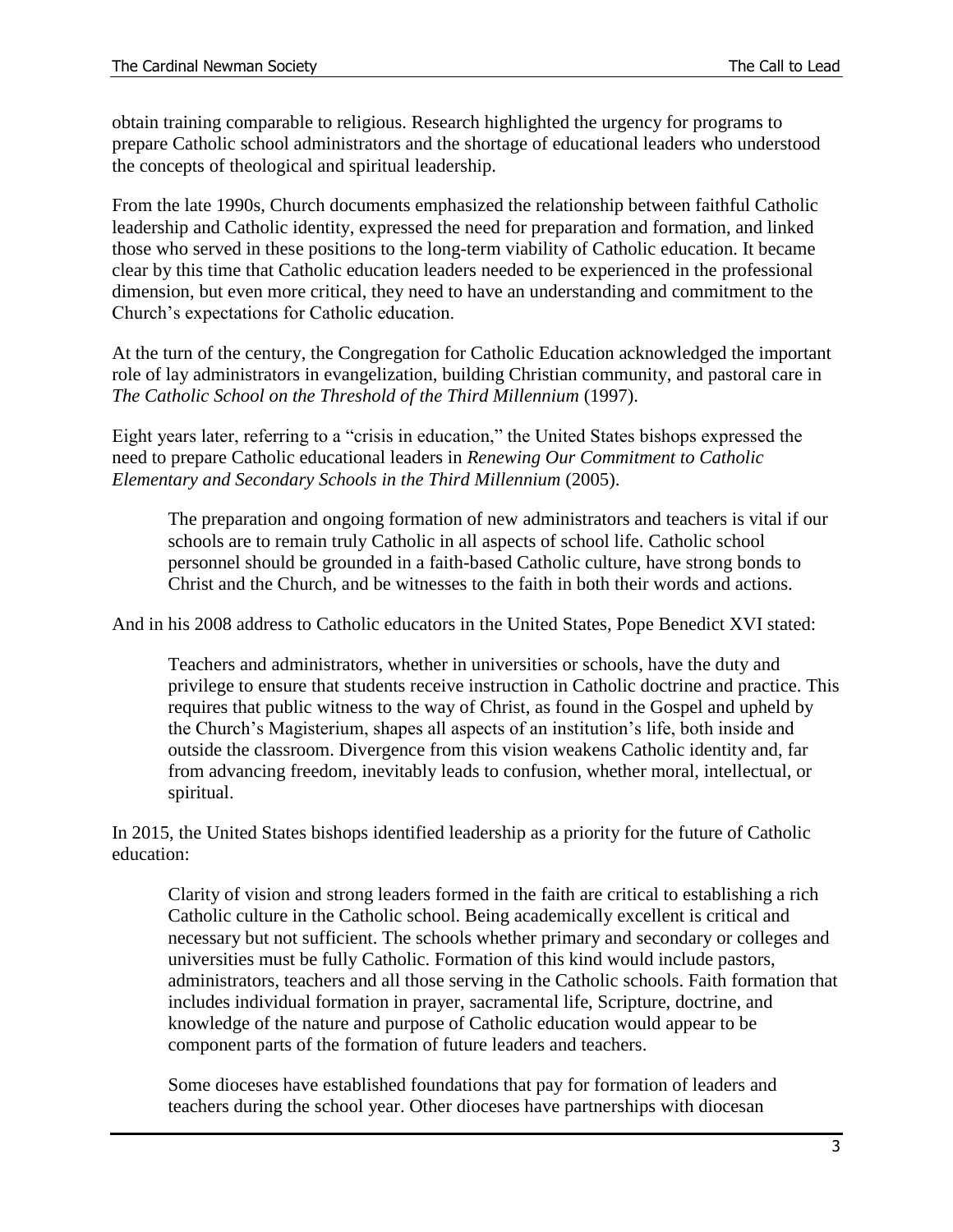programs, associations, academic institutes and Catholic higher education to offer formation and education to teachers and staff. Bishops and pastors should be actively engaged in identifying and forming present and future leaders in the schools.

Some dioceses have established certificate and degree programs for future administrators and superintendents. Creating interest and incentive in education for the future is critical to long-term viability and success of the colleges, universities and schools. In addition to programs of training, there should be an intentional and emphasis on the sacramental and spiritual lives of the future leaders (United States Conference of Catholic Bishops, 2015, III, B, a).

Catholic leaders are required not only to be adept in areas associated with operations, curriculum, and management but to also possess the ability to strengthen the school's Catholic identity by building a Catholic culture and community, fostering faith development, and integrating the Church's traditions and doctrinal practices into all aspects of school life. Without this intense spiritual dimension, Catholic education would only mirror secular private education and fall short of fulfilling its divine mission of evangelization and sanctification.

Specific writings directed toward Catholic educational leaders have blossomed over the years, yet most documents written on the topic of educational personnel are still very much focused on Catholic school teachers. When one reads about unique dimensions of formation and witness for these teachers, one can be certain that these apply also to its educational leaders. Thus, this document might be read in tandem with its sister document, *The Call to Teach: Expectations for the Catholic Educator in Magisterial Teaching* (2015)*.*

Called to a special role within the Catholic school environment, educational leaders hold themselves out as formal collaborators with the ecclesial Church and are, therefore, held more accountable. Reviewing what the Church asks of them through documents such as *The Call to Teach* and *The Call to Lead* allows school leaders to substantially and efficiently fulfill the professional formation the Church asks of them. Using the formative questions at the end of this document can help school leaders with self-assessment and the development of plans for selfimprovement. It is to these school leaders that parents, students, teachers, and all stakeholders of the school look to for fidelity and flourishing of the Church's mission for Catholic education. It is hoped that this document will help them in that endeavor.

## **Catholic Educational Leadership – Answering the Call**

#### **Overview**

eaders in Catholic education, called by God and led by the spirit of the Gospel, work for the **Sanctification of the world.**<sup>1</sup> Their work is not just a profession, but a vocation, a calling to the apostolate of Catholic education.<sup>2</sup> Each leader must be fully aware of the importance and the responsibility of this vocation and fully respond to its demands, secure in the knowledge that L

 $\overline{a}$ 

<sup>1</sup> Sacred Congregation for Catholic Education, 1982, 7.

<sup>2</sup> Ibid., 37.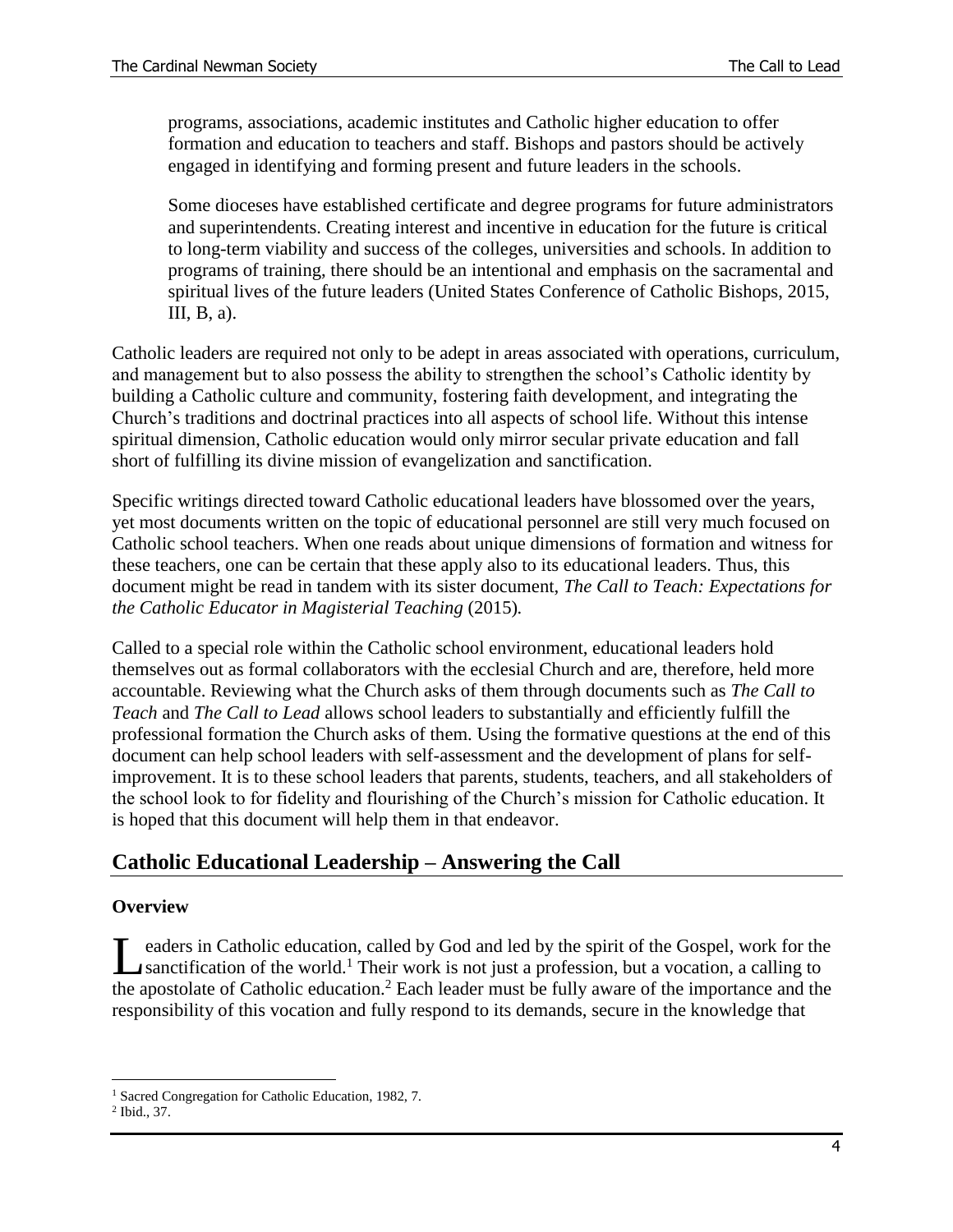their response is vital for the construction and ongoing renewal of the earthly city and the evangelization of the world.<sup>3</sup>

This vocational aspect requires each leader to live in faith within the communitarian nature of the school. Through faith they will find an unfailing source of the humility, hope, and charity needed for perseverance in their work.

Catholic school leaders should have the necessary professional qualifications and an apostolic intention inspired by faith to pursue the integral formation of the human person.<sup>4</sup> Through their modeling and personal witness, Catholic school leaders make Christ known to others: students, teachers, families, and all those associated with the school.<sup>5</sup> This vocation to Catholic education demands special qualities of mind and heart, careful preparation, and continued readiness to renew and to adapt.<sup>6</sup>

#### **Citations: Catholic Educational Leadership – Answering the Call**

*Gravissimum Educationis* (Pope Paul VI, 1965)

Beautiful indeed and of great importance is the vocation of all those who aid parents in fulfilling their duties and who, as representatives of the human community, undertake the task of education in schools. This vocation demands special qualities of mind and heart, very careful preparation, and continuing readiness to renew and to adapt (5).

#### *Lay Catholics in Schools: Witnesses to Faith* (*Sacred Congregation for Catholic Education*, 1982)

This call to personal holiness and to apostolic mission is common to all believers; but there are many cases in which the life of a lay person takes on specific characteristics which transform this life into a specific "wonderful" vocation within the Church. The laity "seeks the kingdom of God by engaging in temporal affairs and by ordering them according to the plan of God". They live in the midst of the world's activities and professions, and in the ordinary circumstances of family and social life; and there they are called by God so that by exercising their proper function and being led by the spirit of the Gospel they can work for the sanctification of the world from within, in the manner of leaven. In this way they can make Christ known to others, especially by the testimony of a life resplendent in faith, hope, and charity (7).

Because of the experiences that lay people acquire in their lives, and through their presence in all of the various spheres of human activity, they will be especially capable of recognizing and clarifying the signs of the times that characterize the present historical period of the People of God. Therefore, as a proper part of their vocation, they should contribute their initiative, their creativity, and their competent, conscious, and

 $\overline{a}$ 3 Ibid.

<sup>4</sup> Congregation for Catholic Education, 2007, 30.

<sup>5</sup> Sacred Congregation, 1982, 7.

<sup>6</sup> Pope Paul VI, 1965, 5.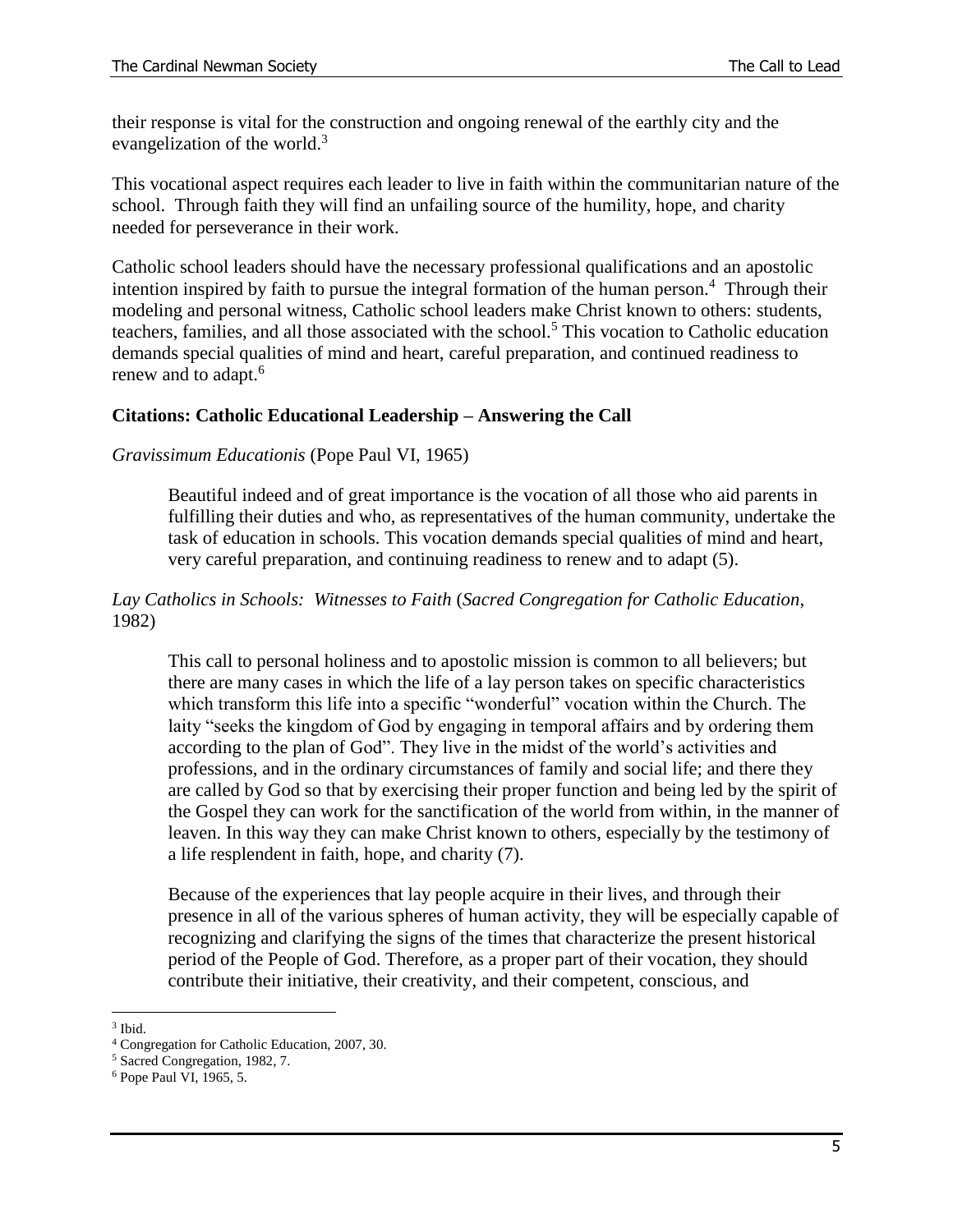enthusiastic labor to this task. In this way, the whole People of God will be able to distinguish more precisely those elements of the signs that are Gospel values, or values contrary to the Gospel (10).

One specific characteristic of the educational profession assumes its most profound significance in the Catholic educator: the communication of truth. For the Catholic educator, whatever is true is a participation in Him who is the Truth; the communication of truth, therefore, as a professional activity, is thus fundamentally transformed into a unique participation in the prophetic mission of Christ, carried on through one's teaching (16).

And if there is no trace of Catholic identity in the education, the educator can hardly be called a Catholic educator. Some of the aspects of this living out of one's identity are common and essential; they must be present no matter what the school is in which the lay educator exercises his or her vocation (25).

*A Vocation, rather than a Profession:* The work of a lay educator has an undeniably professional aspect; but it cannot be reduced to professionalism alone. Professionalism is marked by, and raised to, a super-natural Christian vocation. The life of the Catholic teacher must be marked by the exercise of a personal vocation in the Church, and not simply by the exercise of a profession. In a lay vocation, detachment and generosity are joined to legitimate defense of personal rights; but it is still a vocation, with the fullness of life and the personal commitment that the word implies. It offers ample opportunity for a life filled with enthusiasm. It is, therefore, very desirable that every lay Catholic educator become fully aware of the importance, the richness, and the responsibility of this vocation. They should fully respond to all of its demands, secure in the knowledge that their response is vital for the construction and ongoing renewal of the earthly city, and for the evangelization of the world (37).

Lay Catholic educators must be very aware of the real impoverishment which will result if priests and religious disappear from the Catholic schools, or noticeably decline in number. This is to be avoided as far as is possible; and yet, the laity must prepare themselves in such a way that they will be able to maintain Catholic schools on their own whenever this becomes necessary or at least more desirable, in the present or in the future (45).

… laity should participate authentically in the responsibility for the school; this assumes that they have the ability that is needed in all areas, and are sincerely committed to the educational objectives which characterize a Catholic school. And the school should use every means possible to encourage this kind of commitment; without it, the objectives of the school can never be fully realized. It must never be forgotten that the school itself is always in the process of being created, due to the labor brought to fruition by all those who have a role to play in it, and most especially by those who are teachers (78).

Above all else, lay Catholics will find support in their own faith. Faith is the unfailing source of the humility, the hope, and the charity needed for perseverance in their vocation (72-79).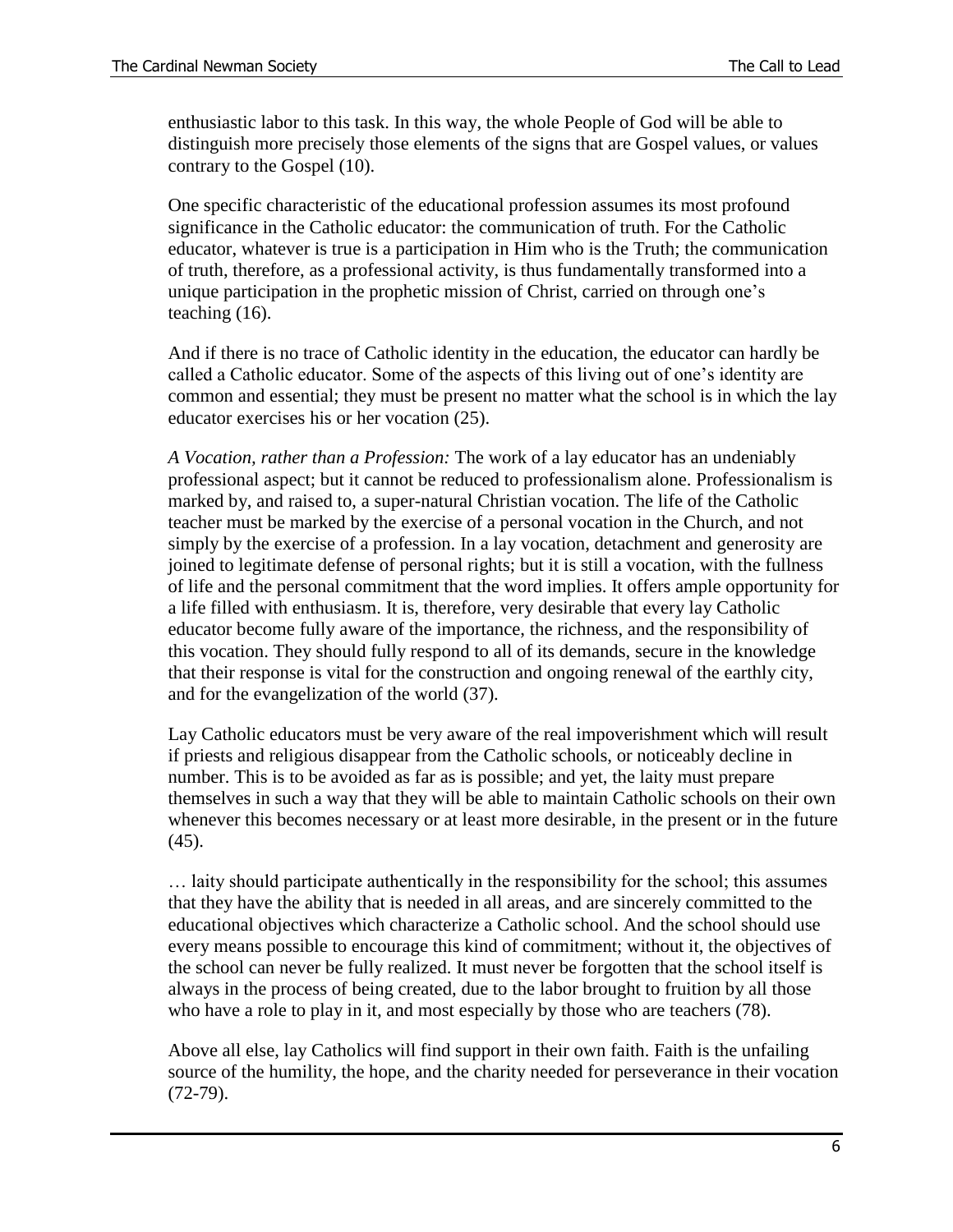*Educating Together in Catholic Schools, A Shared Mission Between Consecrated Persons and the Lay Faithful* (*Congregation for Catholic Education*, 2007)

Just as a consecrated person is called to testify his or her specific vocation to a life of communion in love so as to be in the scholastic community a sign, a memorial and a prophecy of the values of the Gospel, so too a lay educator is required to exercise a specific mission within the Church by living, in faith, a secular vocation in the communitarian structure of the school (15).

While invited to deepen their vocation as educators in the Catholic school in communion with consecrated persons, the lay faithful also are called in the common formational journey to give the original and irreplaceable contribution of their full ecclesial subjectivity… As educators, they are called on to live in faith a secular vocation in the communitarian structure of the school: with the best possible professional qualifications, with an apostolic intention inspired by faith, for the integral formation of the human person (30).

Organized according to the diversities of persons and vocations, but vivified by the same spirit of communion, the educational community of the Catholic school aims at creating increasingly deeper relationships of communion that are in themselves educational. Precisely in this, it expresses the variety and beauty of the various vocations and the fruitfulness at educational and pedagogical levels that this contributes to the life of the school (37).

"Themes in Catholic Schools in the United States" (U.S. Conference of Catholic Bishops, 2015)

Amidst the persistent call for ongoing formation, there was an emerging sense of the vocation of Catholic school leaders, almost an awakening of the apostolate for administrators, teachers, board members and pastors. Catholic education is not just a job, it is a vocation. A school's Catholic identity depends on effective leader formation. Competent and capable leaders are able to address other needs like finance, governance, and recruitment. Faith filled Catholic leaders keep Catholic identity strong, set a positive tone and bring the community together. Catholic school leaders need to see themselves as part of the mission and respond to the call for co-responsibility and collaboration. These men and women need to take their own faith journey seriously. Potential resources for formation were identified as: Catholic colleges and universities, Catholic studies institutes, leadership programs within seminaries, and cooperative efforts with parish and local faith communities (2).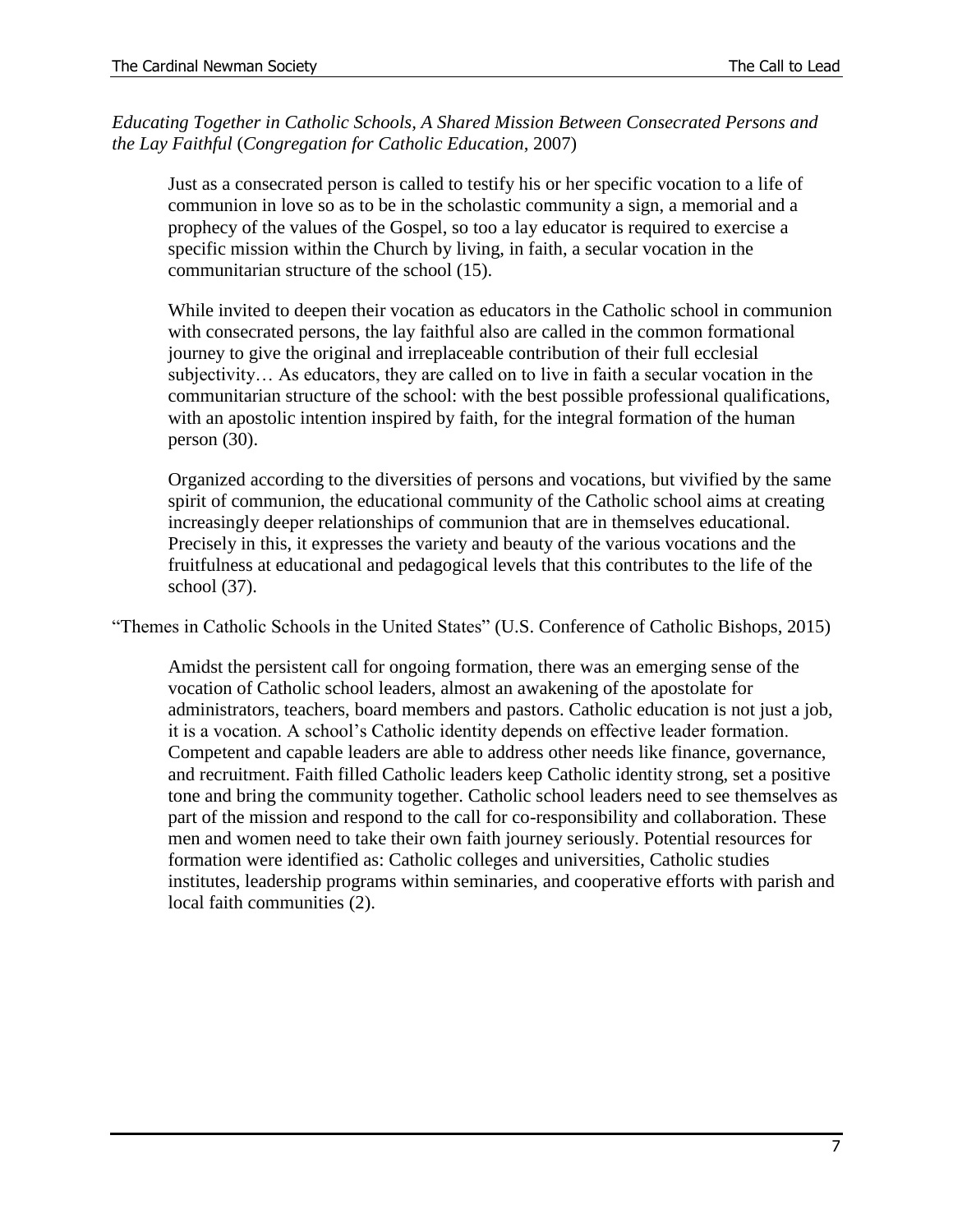#### **Catholic Educational Leaders Fulfill the Mission of Catholic Education**

#### **Overview**

Leaders in Catholic education, filled with deep conviction, joy, and a spirit of sacrifice<sup>7</sup>, share in the Church's mission and in the priestly, prophetic, and kingly functions of Christ.<sup>8</sup> They constitute an element of great hope for the Church, for they are entrusted with the "integral human formation and faith education of young people who will determine whether the world of tomorrow is more closely or more loosely bound to Christ.<sup>9</sup> As members of the People of God, united to Christ through Baptism, they work not for a mere employer but for the Body of Christ, carrying out the mission of the Redeemer.<sup>10</sup>

Their role is to imbue their students with the spirit of Christ, striving to excel in pedagogy and the pursuit of knowledge in such a way that they advance the internal renewal of the Church and preserve and enhance its influence upon the modern world.<sup>11</sup> By accepting and developing a legacy of Catholic thought and educational experience, they take their place as full partners in the Church's mission of educating the whole person and of transmitting the Good News of salvation in Jesus Christ to successive generations.<sup>12</sup>

The ultimate goal of all Catholic education is transmitting clearly and fully the message of salvation, which elicits the response of faith.<sup>13</sup> By enriching students' lives with the fullness of Christ's message and inviting them to Christ, educators promote most effectively the students' integral human development and build a community of truth, faith, hope, and love.<sup>14</sup>

Hiring for mission is essential to the future success of Catholic education. Leaders must be committed to Catholic identity and mission. All who are responsible for Catholic education must keep sight of the mission and apostolic value of their work so schools enjoy the conditions in which to accomplish their mission of pursing the individual good of the student (specifically his or her salvation) and service to the common good.

#### **Citations: Catholic Education Leaders Fulfill the Mission of Catholic Education**

#### *Gravissimum Educationis* (Pope Paul VI, 1965)

The sacred synod earnestly entreats young people themselves to become aware of the importance of the work of education and to prepare themselves to take it up, especially where because of a shortage of teachers the education of youth is in jeopardy. This same sacred synod, while professing its gratitude to priests, religious men and women, and the laity who by their evangelical self-dedication are devoted to the noble work of education

 $\overline{\phantom{a}}$ 

<sup>7</sup> Sacred Congregation, 1977, 87.

<sup>8</sup> Sacred Congregation, 1982, 6.

<sup>9</sup> Ibid., 81.

<sup>10</sup> Pope John Paul II, 1987. 4.

<sup>&</sup>lt;sup>11</sup> Pope Paul VI, 1965, Conclusion.

<sup>12</sup> Pope John Paul II, 1987. 4.

 $13$  Ibid., 8.

<sup>14</sup> Ibid.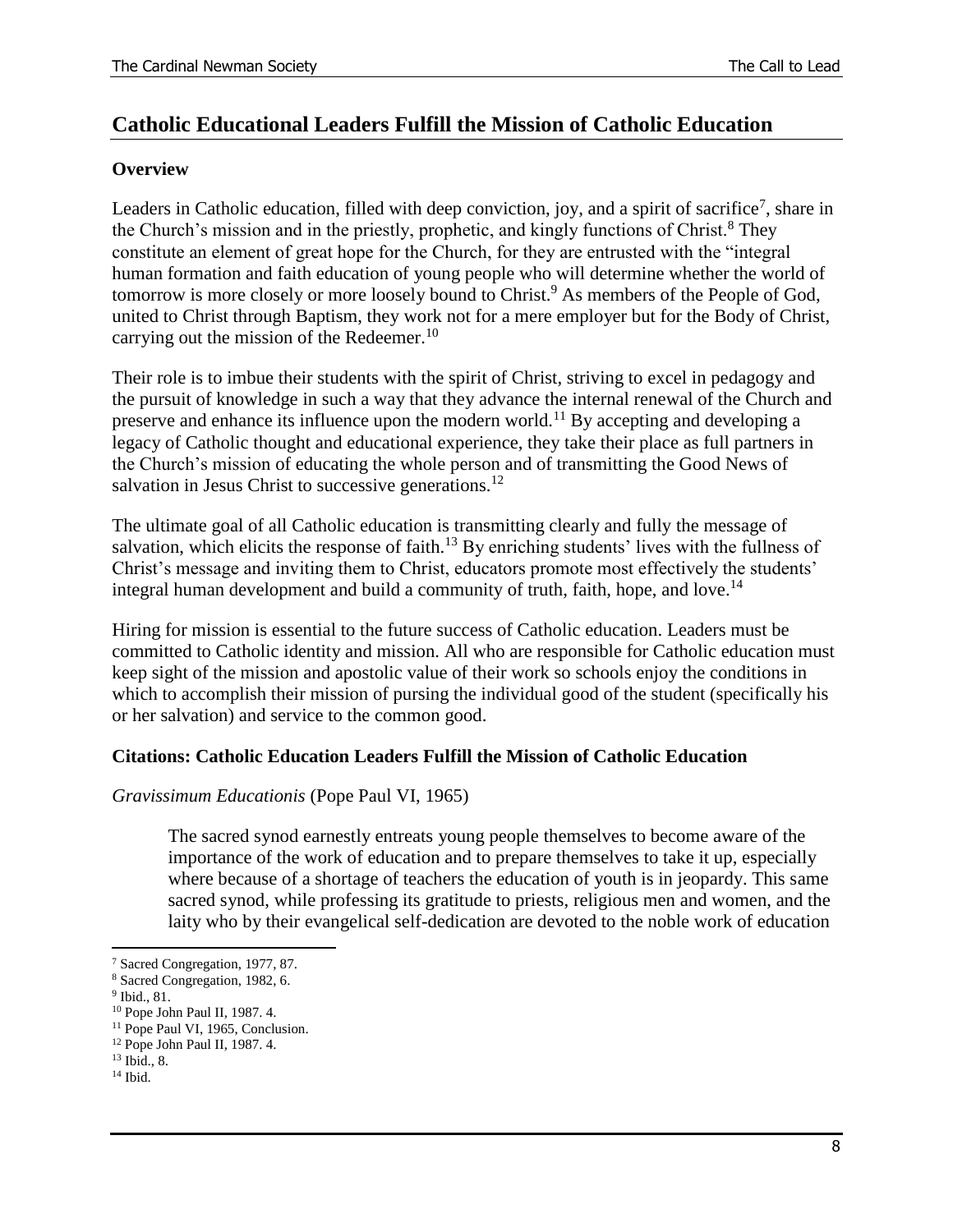and of schools of every type and level, exhorts them to persevere generously in the work they have undertaken and, imbuing their students with the spirit of Christ, to strive to excel in pedagogy and the pursuit of knowledge in such a way that they not merely advance the internal renewal of the Church but preserve and enhance its beneficent influence upon today's world, especially the intellectual world (Conclusion).

*The Catholic School* (Sacred Congregation for Catholic Education,1977)

If all who are responsible for the Catholic school would never lose sight of their mission and the apostolic value of their teaching, the school would enjoy better conditions in which to function in the present and would faithfully hand on its mission to future generations. They themselves, moreover, would most surely be filled with a deep conviction, joy and spirit of sacrifice in the knowledge that they are offering innumerable young people the opportunity of growing in faith, of accepting and living its precious principles of truth, charity and hope (87).

#### *Lay Catholics in Schools: Witnesses to Faith* (Sacred Congregation for Catholic Education, 1982)

The lay Catholic working in a school is, along with every Christian, a member of the People of God. As such, united to Christ through Baptism, he or she shares in the basic dignity that is common to all members. For, "they share a common dignity from their rebirth in Christ. They have the same filial grace and the same vocation to perfection. They possess in common one salvation, one hope, and one undivided charity". Although it is true that, in the Church, "by the will of Christ, some are made teachers, dispensers of mysteries and shepherds on behalf of others, yet all share a true equality with regard to the dignity and to the activity common to all the faithful for the building up of the Body of Christ". Every Christian, and therefore also every lay person, has been made a sharer in "the priestly, prophetic, and kingly functions of Christ", and their apostolate "is a participation in the saving mission of the Church itself... All are commissioned to that apostolate by the Lord Himself" (6).

There are times in which the Bishops will take advantage of the availability of competent lay persons who wish to give clear Christian witness in the field of education, and will entrust them with complete direction of Catholic schools, thus incorporating them more closely into the apostolic mission of the Church (46).

Lay Catholic educators in schools, whether teachers, directors, administrators, or auxiliary staff, must never have any doubts about the fact that they constitute an element of great hope for the Church. The Church puts its trust in them entrusting them with the task of gradually bringing about an integration of temporal reality with the Gospel, so that the Gospel can thus reach into the lives of all men and women. More particularly, it has entrusted them with the integral human formation and the faith education of young people. These young people are the ones who will determine whether the world of tomorrow is more closely or more loosely bound to Christ (81).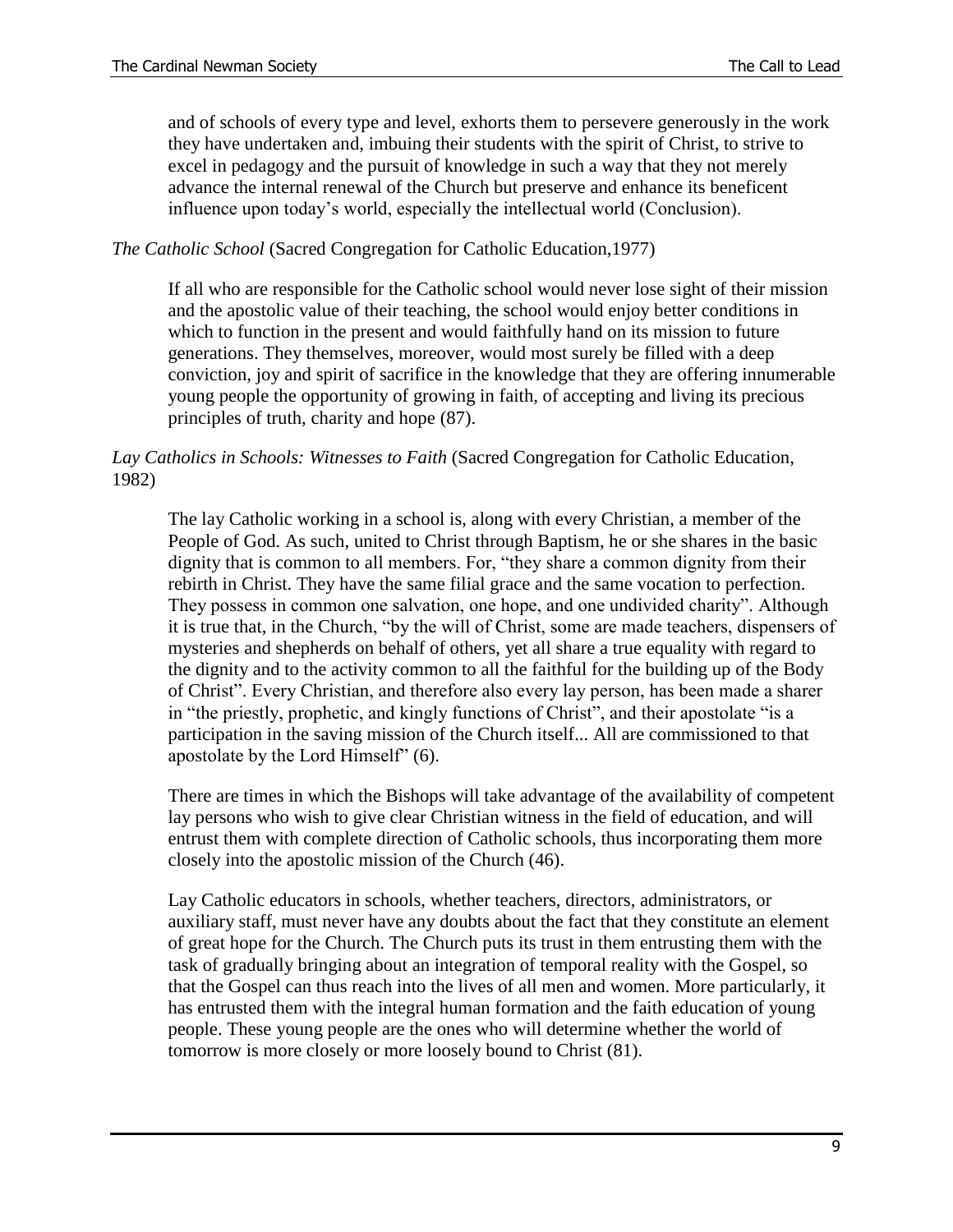When it [Sacred Congregation for Catholic Education] considers the tremendous evangelical resource embodied in the millions of lay Catholics who devote their lives to schools, it recalls the words with which the Second Vatican Council ended its Decree on the Apostolate of the Laity, and "earnestly entreats in the Lord that all lay persons give a glad, generous, and prompt response to the voice of Christ, who is giving them an especially urgent invitation at this moment; ...they should respond to it eagerly and magnanimously... and, recognizing that what is His is also their own (*Phil* 2, 5), to associate themselves with Him in His saving mission... Thus they can show that they are His co-workers in the various forms and methods of the Church's one apostolate, which must be constantly adapted to the new needs of the times. May they always abound in the works of God, knowing that they will not labor in vain when their labour is for Him (Cf. I *Cor* 15, 58)" (82).

*Apostolic Journey to the United States and Canada: Meeting with the Representatives of Catholic Elementary and Secondary Schools and Leaders in Religious Education in New Orleans* (Pope John Paul II, 1987)

In recent years, thousands of *lay people* have come forward as administrators and teachers in the Church's schools and educational programs. By accepting and developing the legacy of Catholic thought and educational experience which they have inherited, they take their place as *full partners in the Church's mission* of educating the whole person and of transmitting the Good News of salvation in Jesus Christ to successive generations of young Americans. Even if they do not "teach religion", their service in a Catholic school or educational program is part of the Church's unceasing endeavor to lead all to profess the truth in love and grow to the full maturity of Christ the head (*Eph*. 4, 15) (4).

For a Catholic educator, the Church should not be looked upon merely as an employer. The Church is the Body of Christ, carrying on the mission of the Redeemer throughout history. *It is our privilege to share in that mission*, to which we are called by the grace of God and in which we are engaged together (4).

*The ultimate goal of all Catholic education is salvation in Jesus Christ*. Catholic educators effectively work for the coming of Christ's Kingdom; this work includes transmitting clearly and in full the message of salvation, which elicits the response of faith. In faith we know God, and the hidden purpose of his will (Cfr. *Eph*. 1, 9). In faith we truly come to know ourselves. *By sharing our faith, we communicate a complete vision of the whole of reality and a commitment to truth and goodness*. This vision and this commitment draw the strands of life into a purposeful pattern. By enriching your student's lives with the fullness of Christ's message and by inviting them to accept with all their hearts Christ's work, which is the Church, you promote most effectively their integral human development and you help them to build a community of faith, hope and love (8).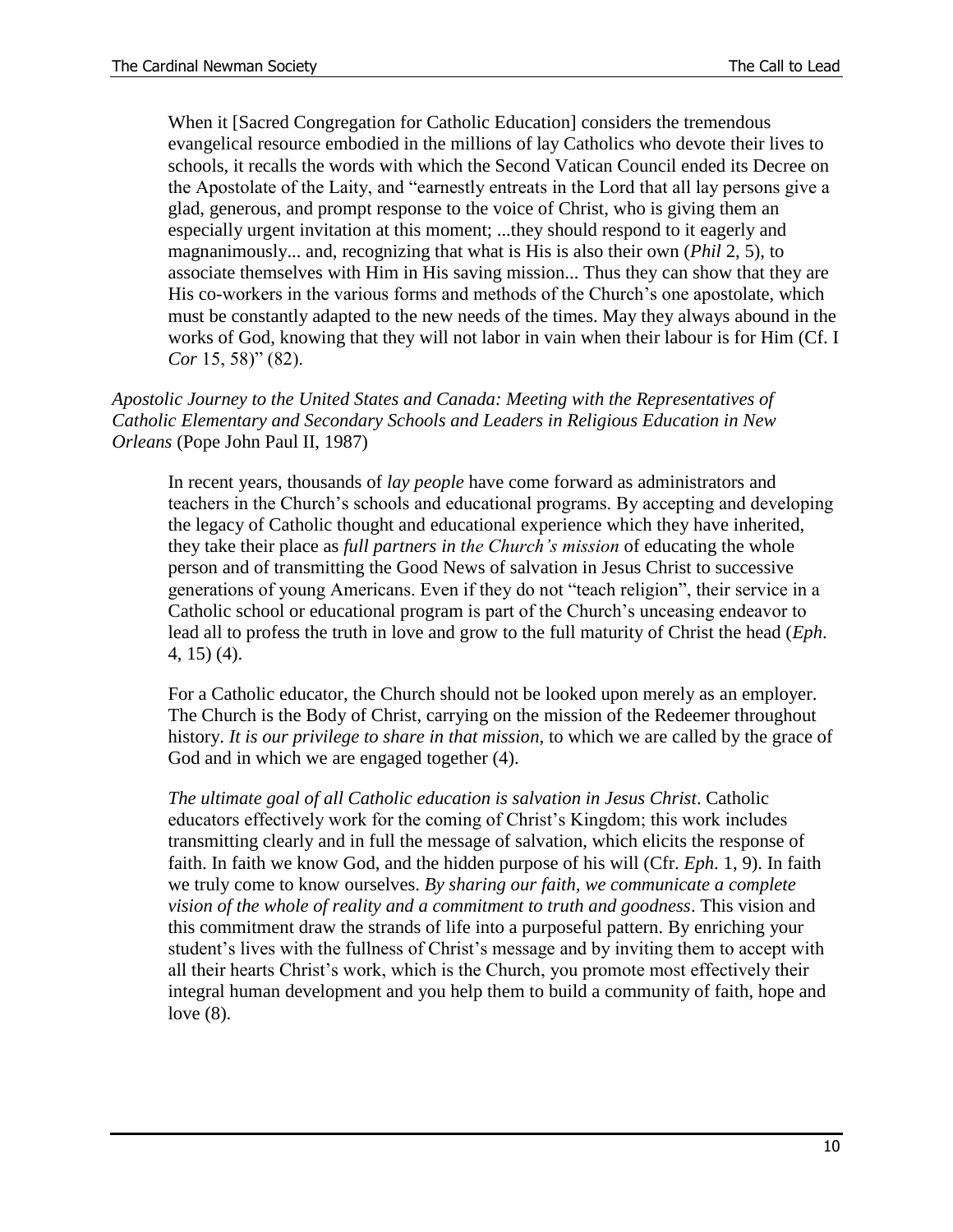*Evangelii Gaudium* (Pope Francis, 2013)

I want to emphasize that what I am trying to express here has a programmatic significance and important consequences. I hope that all communities will devote the necessary effort to advancing along the path of pastoral and missionary conversion which cannot leave things as they presently are. "Mere administration" can no longer be enough. Throughout the world, let us be "permanently in a state of mission" (25).

*Educating Today and Tomorrow: A Renewing Passion (Congregation for Catholic Education,* 2014)

School heads must be leaders who make sure that education is a shared and living mission, who support and organize teachers, who promote mutual encouragement and assistance (III,1, b).

#### *USCCB Response to Educating Today and Tomorrow* (U.S. Conference of Catholic Bishops, 2015)

We need Catholic educators that are strong leaders committed to Catholic identity and mission. They were described as truly Catholic, well-formed in faith and morals, active in the faith and involved in parish life (2).

Hiring for mission is essential to the future success of Catholic schools. School administrators, teachers, coaches and staff need to be thoroughly evangelized and living vibrant Christian lives. This atmosphere begins with formation of leaders in school; principals need encouragement in personal faith formation and in encouraging faculty and staff in their faith formation. Catholic education is about making sure we do everything we can to form and educate the future leaders in our Church and society. Training for teachers in an integrated curriculum is part of Catholic identity in the schools (4).

## **The Spiritual Dimension of Catholic Educational Leadership**

#### **Overview**

 $\overline{\phantom{a}}$ 

Atholic education depends on strong leaders, well-formed in the faith<sup>15</sup> and in Christian Catholic education depends on strong leaders, well-formed in the faith<sup>15</sup> and in Christian pedagogy<sup>16</sup> and committed to the Church's vision for Catholic education. Inspired by the Gospel, they establish a rich Catholic culture in their schools,<sup>17</sup> serving as co-workers in the Church's apostolate. Through prayer, sacramental life, Scripture, doctrine, and knowledge of the nature and purpose of Catholic education, they cultivate their own spiritual formation and develop a deeper relationship with Jesus Christ. These encounters awaken leaders' love and open

<sup>15</sup> U.S. Conference of Catholic Bishops, 2015a, 5.

<sup>16</sup> Congregation, 2014, III, 1,a.

<sup>17</sup> U.S. Conference, 2015b, III, b, a.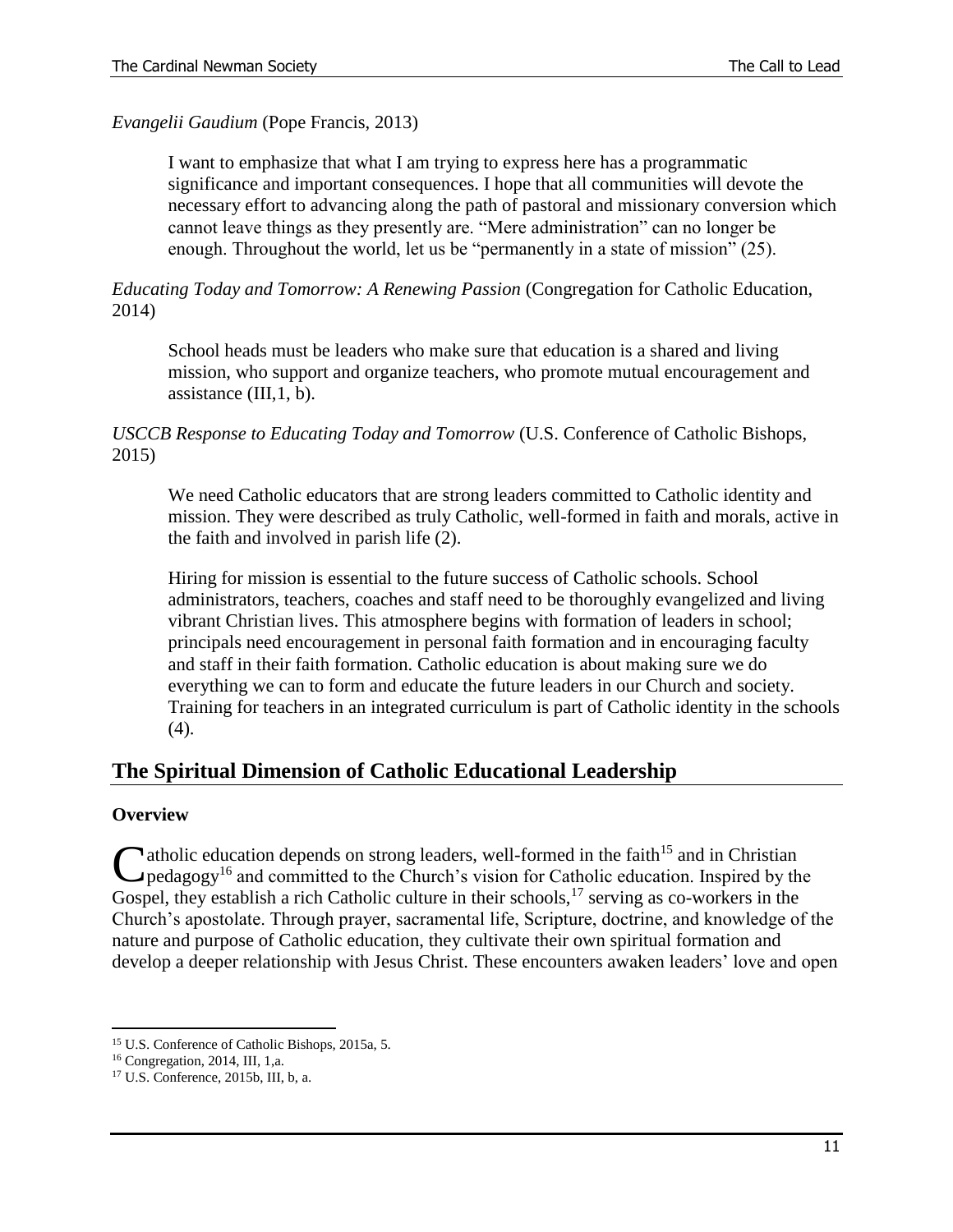their spirits to others so that their educational commitment becomes a consequence of their faith, a faith which becomes active through love.

School leaders assume responsibility for the ecclesial and pastoral mission of Catholic education. As practicing Catholics in good standing, they understand and accept the teachings of the Church and moral demands of the Gospel.<sup>18</sup> Their calling guides and shapes their commitment to the Church and the faith they profess. They participate simply and actively in the liturgical and sacramental life of the school and provide an example to others who find in them nourishment for Christian living.<sup>19</sup>

Catholic education leaders serve the Church in a type of ministerial function under the direction of the hierarchy<sup>20</sup> and participate in the threefold ministry of Christ: to teach doctrine, to build community, and to serve. This is the most effective means available to the Church for the education of children and young people. $21$ 

The Catholic education leader provides spiritual inspiration for the school, the academic and cultural organizations that the school comes in contact with, the local Church, and the wider community.<sup>22</sup> Such inspiration will manifest itself in different forms of evangelization.<sup>23</sup>

#### **Citations: The Spiritual Dimension of Catholic Educational Leadership**

*Lay Catholics in Schools: Witnesses to Faith* (Sacred Congregation for Catholic Education,1982)

The communitarian structure of the school brings the Catholic educator into contact with a wide and rich assortment of people; not only the students, who are the reason why the school and the teaching profession exist, but also with one's colleagues in the work of education, with parents, with other personnel in the school, with the school directors. The Catholic educator must be a source of spiritual inspiration for each of these groups, as well as for each of the scholastic and cultural organizations that the school comes in contact with, for the local Church and the parishes, for the entire human ambience in which he or she is inserted and, in a variety of ways, should have an effect on. In this way, the Catholic educator is called to display that kind of spiritual inspiration which will manifest different forms of evangelization (23).

As a visible manifestation of the faith they profess and the life witness they are supposed to manifest, it is important that lay Catholics who work in a Catholic school participate simply and actively in the liturgical and sacramental life of the school. Students will share in this life more readily when they have concrete examples: when they see the importance that this life has for believers. In today's secularized world, students will see many lay people who call themselves Catholics, but who never take part in liturgy or

 $\overline{\phantom{a}}$ <sup>18</sup> U.S. Conference, 2005b, p.231.

<sup>19</sup> Sacred Congregation, 1982, 40.

<sup>20</sup> U.S. Conference, 2005a, p. 11.

<sup>21</sup> National Conference of Catholic Bishops, 1976, II, 1.

<sup>22</sup> Sacred Congregation, 1982, 23.

<sup>23</sup> Ibid.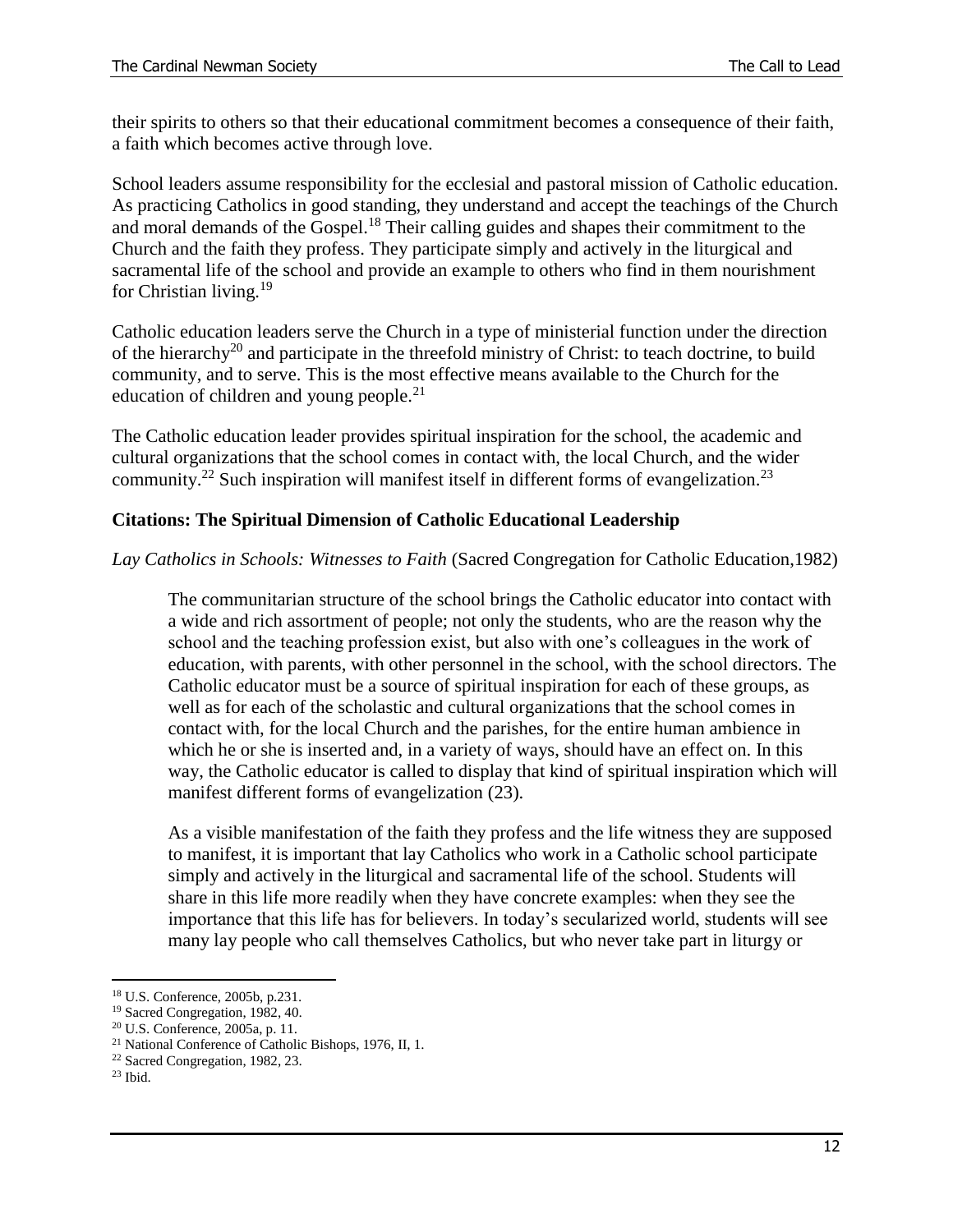sacraments. It is very important that they also have the example of lay adults who take such things seriously, who find in them a source and nourishment for Christian living (40).

#### *Co-Workers in the Vineyard of the Lord* (U.S. Conference of Catholic Bishops, 2005)

Today in parishes, schools, Church institutions, and diocesan agencies, laity serve in various "ministries, offices and roles" that do not require sacramental ordination but rather "find their foundation in the Sacraments of Baptism and Confirmation, indeed, for a good many of them, in the Sacrament of Matrimony" (p.9).

The term "lay ecclesial minister" is generic. It is meant to encompass and describe several possible roles. In parish life—to cite only one sphere of involvement—the pastoral associate, parish catechetical leader, youth ministry leader, school principal, and director of liturgy or pastoral music are examples of such roles (p.11).

Their functions of collaboration with the ordained require of lay ecclesial ministers a special level of professional competence and presence to the community. Their position often involves coordinating and directing others in the community… For these reasons, their roles often require academic preparation, certification, credentialing, and a formation that integrates personal, spiritual, intellectual, and pastoral dimensions. These lay ecclesial ministers often express a sense of being called. This sense motivates what they are doing, guiding and shaping a major life choice and commitment to Church ministry (p.12).

#### *National Directory for Catechesis* (U.S. Conference of Catholic Bishops, 2005)

The Catholic school is a center for evangelization; this, its catechetical program is essential to its distinctly Catholic identity and character. It is "an active apostolate." Therefore, the principal of a Catholic school must be a practicing Catholic in good standing who understands and accepts the teachings of the Church and moral demands of the Gospel. As a catechetical leader in the Catholic school, the principal is called to:

- Recognize that all members of the faculty and staff "are an integral part of the process of religious education"
- Recruit teachers who are practicing Catholic, who can understand and accept the teachings of the Catholic Church and the moral demands of the Gospel, and who can contribute to the achievement of the school's Catholic identity and apostolic goals
- Supervise, through observation and evaluation, the performance of each religion teacher
- Provide opportunities for ongoing cate chessis of faculty members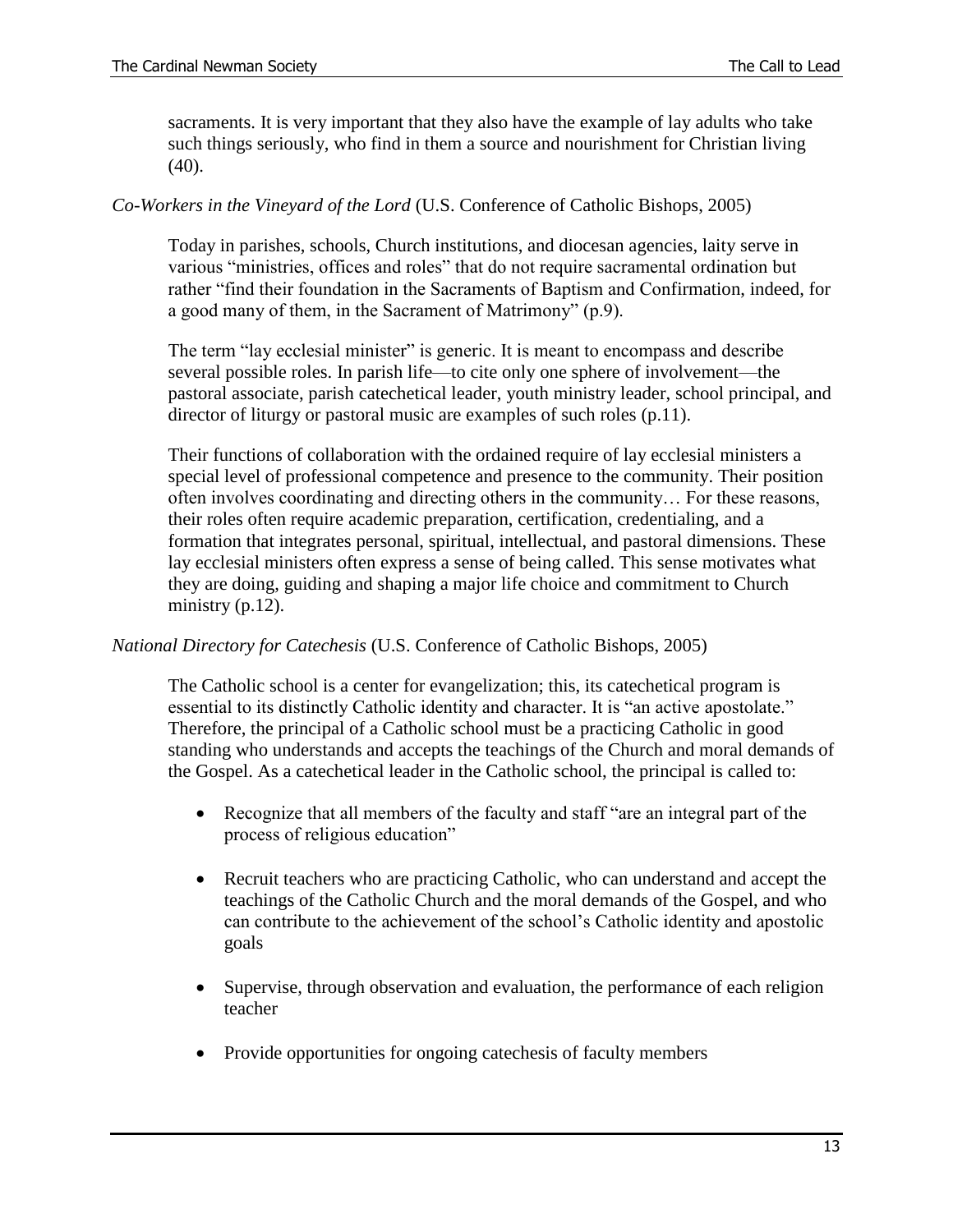- Design a curriculum that supports the school's catechetical goals and, if the school is associated with a parish, the parish's catechetical goals.
- Develop goals for the implement of an overall catechetical plan for the school, and periodically evaluate progress toward these goals
- Foster a distinctively Christian community among the faculty, students, and parents
- Provide, alongside the pastor, for the spiritual growth of the faculty
- Collaborate with parish, area, and diocesan personnel in planning and implementing programs of total parish catechesis (231).

#### *Educating Together in Catholic Schools, A Shared Mission Between Consecrated Persons and the Lay Faithful* (Congregation for Catholic Education, 2007)

For this reason, Catholic educators need a "formation of the heart": they need to be led to that encounter with God in Christ which awakens their love and opens their spirits to others, so that their educational commitment becomes a consequence deriving from their faith, a faith which becomes active through love (cf. *Gal* 5:6). In fact, even care for instruction means loving (*Wis* 6:17). It is only in this way that they can make their teaching a school of faith, that is to say, a transmission of the Gospel, as required by the educational project of the Catholic school (25).

The transmission of the Christian message through teaching implies a mastery of the knowledge of the truths of the faith and of the principles of spiritual life that require constant improvement. This is why both consecrated and lay educators of the Catholic school need to follow an opportune formational theological itinerary. Such an itinerary makes it easier to combine the understanding of faith with professional commitment and Christian action. Apart from their theological formation, educators need also to cultivate their spiritual formation in order to develop their relationship with Jesus Christ and become a Master like Him. In this sense, the formational journey of both lay and consecrated educators must be combined with the molding of the person towards greater conformity with Christ (cf. *Rm* 8:29) and of the educational community around Christ the Master. Moreover, the Catholic school is well aware that the community that it forms must be constantly nourished and compared with the sources from which the reason for its existence derives: the saving word of God in Sacred Scripture, in Tradition, above all liturgical and sacramental Tradition, enlightened by the Magisterium of the Church (26).

In the perspective of formation, by sharing their life of prayer and opportune forms of community life, the lay faithful and consecrated persons will nourish their reflection, their sense of fraternity and generous dedication. In this common catechetical-theological and spiritual formational journey, we can see the face of a Church that presents that of Christ, praying, listening, learning and teaching in fraternal communion (33).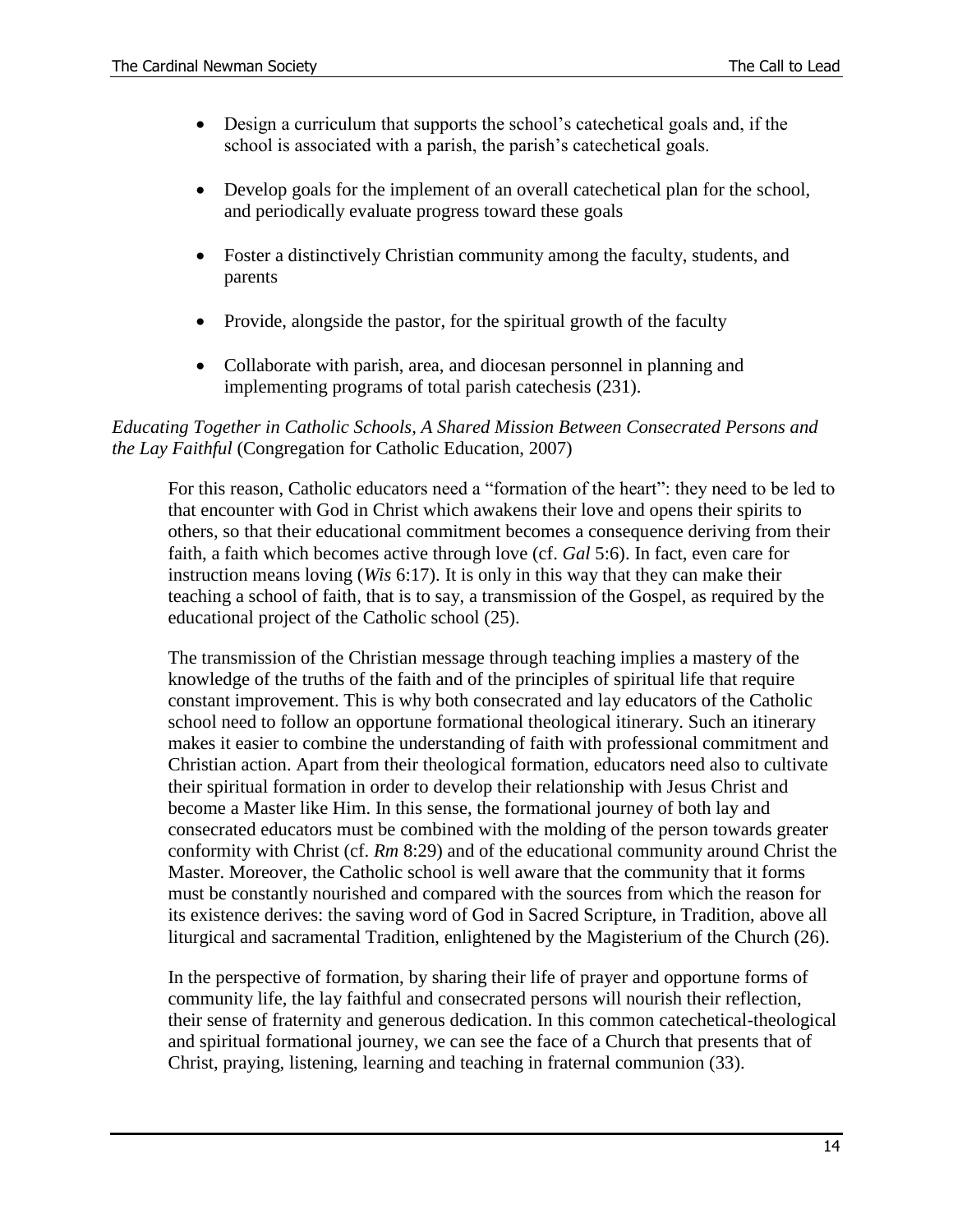It is also through their formational journey that educators are called on to build relationships at professional, personal and spiritual levels, according to the logic of communion. For each one this involves being open, welcoming, disposed to a deep exchange of ideas, convivial and living a fraternal life within the educational community itself (35).

*Circular Letter to the Presidents of Bishops' Conferences on Religious Education in Schools*  (Congregation for Catholic Education, 2009)

A form of education that ignores or marginalises the moral and religious dimension of the person is a hindrance to full education, because "children and young people have a right to be motivated to appraise moral values with a right conscience, to embrace them with a personal adherence, together with a deeper knowledge and love of God." That is why the Second Vatican Council asked and recommended "all those who hold a position of public authority or who are in charge of education to see to it that youth is never deprived of this sacred right" (1).

#### *Educating in Intercultural Dialogue in Catholic Schools: Living in Harmony for a Civilization of Love* (Congregation for Catholic Education, 2013)

For those who occupy positions of leadership, there can be a strong temptation to consider the school like a company or business. However, schools that aim to be educating communities need those who govern them to be able to invoke the school's reference values; they must then direct all the school's professional and human resources in this direction. School leaders are more than just managers of an organization. They are true educational leaders when they are the first to take on this responsibility, which is also an ecclesial and pastoral mission rooted in a relationship with the Church's pastors (85).

#### *Educating Today and Tomorrow: A Renewing Passion* (Congregation for Catholic Education, 2014)

Spiritual poverty and declining cultural levels are starting to produce their dismal effects, even within Catholic schools. Often times, authoritativeness is being undermined. It is really not a matter of discipline—parents greatly appreciate Catholic schools because of their discipline—but do some Catholic school heads still have anything to say to students and their families? Is their authority based on formal rules or on the authoritativeness of their testimony? If we want to avert a gradual impoverishment, Catholic schools must be run by individuals and teams who are inspired by the Gospel, who have been formed in Christian pedagogy, in tune with Catholic schools' educational project, and not by people who are prone to being seduced by fashionability, or by what can become an easier sell, to put it bluntly  $(III, 1, a)$ .

#### *USCCB Response to Educating Today and Tomorrow* (U.S. Conference of Catholic Bishops, 2015)

Clarity of vision and strong leaders formed in the faith are critical to establishing a rich Catholic culture in the Catholic school. Being academically excellent is critical and necessary but no sufficient. The schools whether primary and secondary or colleges and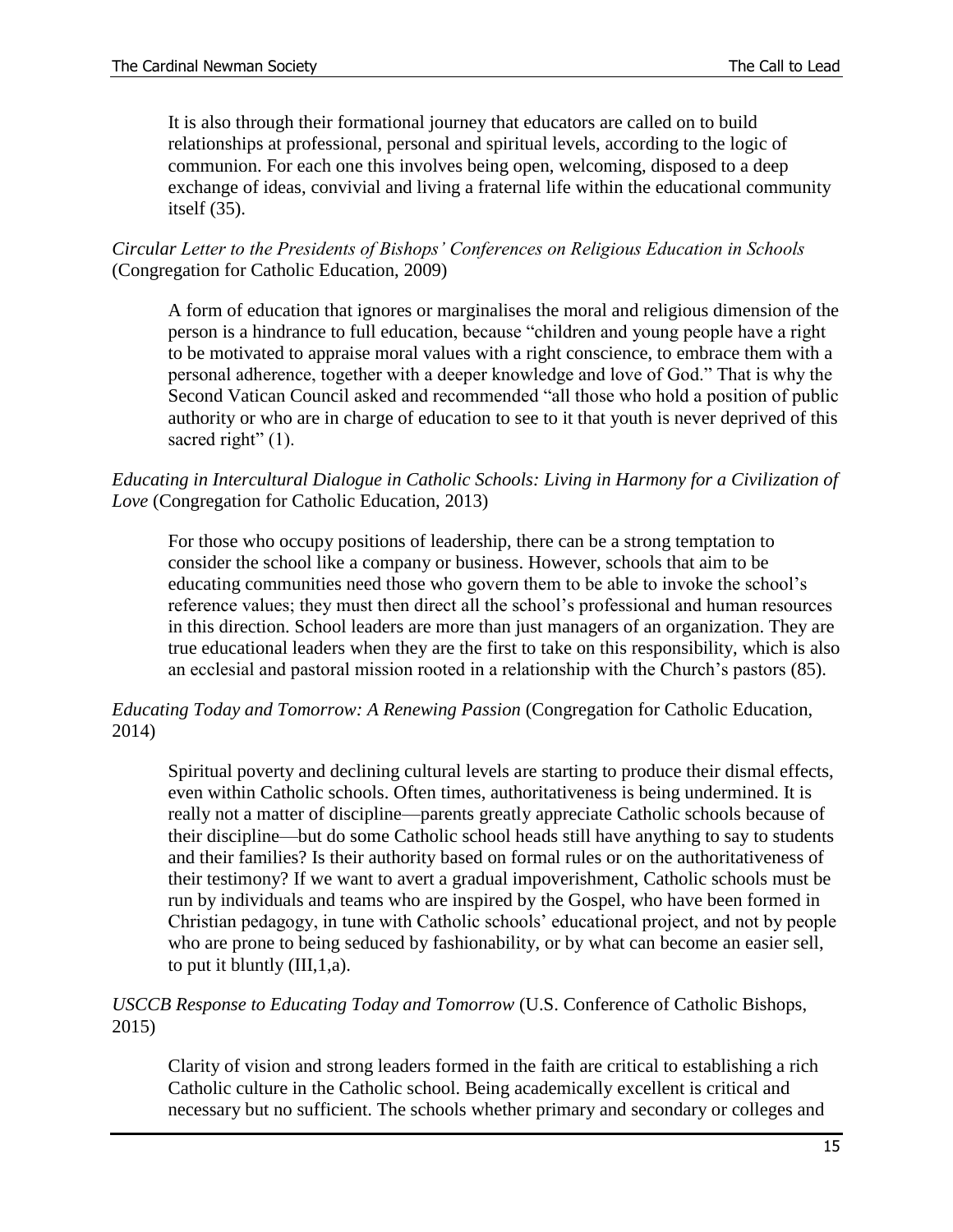universities must be fully Catholic. Formation of this kind would include pastors, administrators, teachers and all those serving in the Catholic school. Faith formation that includes individual formation in prayer, sacramental life, Scripture, doctrine and knowledge of the nature and purpose of Catholic education would appear to be component parts of the formation of future leaders and teachers.

…Bishops and pastors should be actively engaged in identifying and forming present and future leaders in the schools.

…In addition to programs of training, there should be an intentional and particular emphasis on the sacramental and spiritual lives of the future leaders (III, B, a).

The Congregation for Catholic Education has stated that, "Catholic schools are at the heart of the Church." They are a vital aspect of the Church's mission to preach the Gospel of Jesus Christ and as such are important to the future and vitality of the Church in the United States. Because they are vital and important, it is critical to support new efforts to develop and form strong faith-filled leaders and teachers at the elementary, secondary and collegiate levels of Catholic education. Faith formation for all involved in the mission of Catholic education is part of the New Evangelization (IV).

"Themes in Catholic Schools in the United States" (U.S. Conference of Catholic Bishops, 2015)

Catholic schools depend on clarity of vision and strong leaders well formed in the faith, who are capable of establishing a rich Catholic culture in the schools. Consequently, training, both professional and spiritual, was lifted up as vitally important. Our schools need professionally prepared, competent leaders who can lead and inspire.

As principals, teachers and administrators they must know and live Catholic principles and morality. Their formation should be rooted in the vision of missionary discipleship as articulated by the Holy Father in *Evangelii Gaudium*. The bishops noted the significance of witness statements for Catholic teachers and administrators. It was Pope Paul VI that noted young people listen more to witnesses than to teachers and if they listen to teachers, it is because they are also witnesses. In service to the New Evangelization the formation of school leaders and teachers must equip them to create an evangelizing culture. The schools should be centers for evangelization and catechesis.

The formation of school leaders is foundational for a Catholic school. The bishops spoke most frequently of principals, pastors and teachers. A common term used was school leader which encompasses a broad range of people related to the school: principals, pastors, teachers, coaches, administrators, board members and parents, Latinos and Anglos, men and women, religious and lay. Through their formation, these leaders work to integrate faith into every facet of school life. Across the country, bishops call for catechetical formation for all school leaders (2).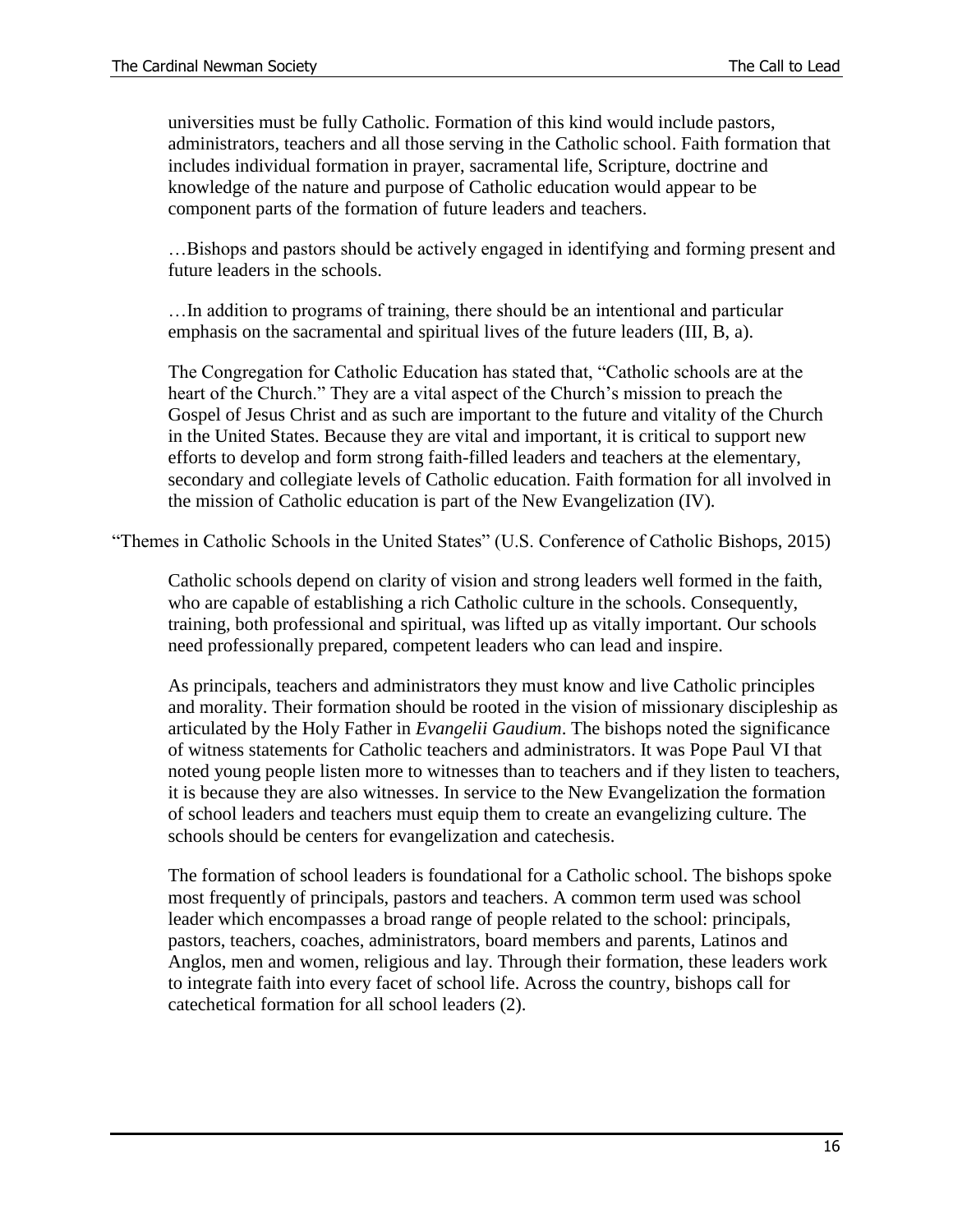## **The Professional Dimension of Catholic Educational Leadership**

#### **Overview**

Professional competence is necessary to unleash educational potential. Those who oversee Catholic education must have the ability to create and manage learning environments that  $\Gamma$  Catholic education must have the ability to create and manage learning environments that provide plentiful opportunities for students and teachers to flourish. Leaders respect individual differences and guide others toward significant and profound learning.<sup>24</sup> Leaders accompany their students and teachers toward lofty and challenging goals, establish high expectations for them, and connect them to each other and the world.<sup>25</sup> A solid professional formation in a wide range of cultural, psychological, and pedagogical areas will aid toward this end.<sup>26</sup>

The purpose of education is the development of man from within, freeing him from that conditioning which would prevent him from becoming a fully integrated human being.<sup>27</sup> Every school and every educator in the school should strive to form strong and responsible individuals, who are grounded in Gospel values, capable of making free and correct choices, have a clear idea of the meaning of life, are open more and more to reality, and are ready to take their place in society.<sup>28</sup>

It is therefore important that leaders know how to create communities of formation and of study where knowledge is explored in the light of the Gospel and where each individual can make their own essential contribution to society. $^{29}$ 

#### **Citations: The Professional Dimension of Catholic Educational Leadership**

*The Catholic School* (Sacred Congregation for Catholic Education, 1977)

It must never be forgotten that the purpose of instruction at school is education, that is, the development of man from within, freeing him from that conditioning which would prevent him from becoming a fully integrated human being. The school must begin from the principle that its educational programme is intentionally directed to the growth of the whole person (29).

The Catholic school must be alert at all times to developments in the fields of child psychology, pedagogy and particularly catechetics, and should especially keep abreast of directives from competent ecclesiastical authorities. The school must do everything in its power to aid the Church to fulfill its catechetical mission and so must have the best possible qualified teachers of religion (52).

 $\overline{\phantom{a}}$ <sup>24</sup> Congregation, 2014, 7.

<sup>25</sup> Ibid.

<sup>26</sup> Sacred Congregation, 1982, 27.

<sup>27</sup> Sacred Congregation, 1977, 29.

<sup>28</sup> Sacred Congregation, 1982, 17.

<sup>29</sup> Congregation, 2013, 80.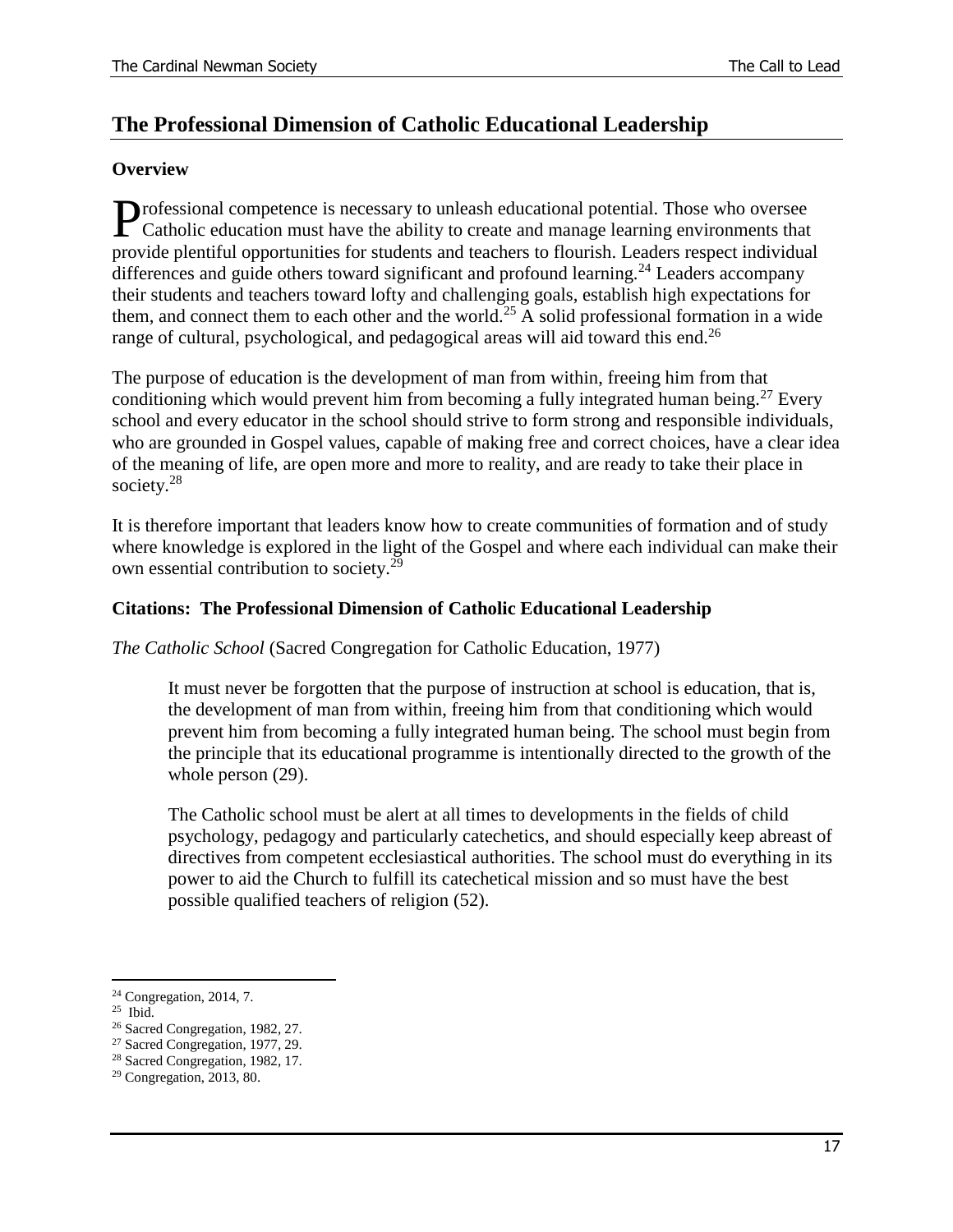*Lay Catholics in Schools: Witnesses to Faith* (Sacred Congregation for Catholic Education, 1982)

Every person who contributes to integral human formation is an educator; but teachers have made integral human formation their very profession. When, then, we discuss the school, teachers deserve special consideration: because of their number, but also because of the institutional purpose of the school. But everyone who has a share in this formation is also to be included in the discussion: especially those who are responsible for the direction of the school, or are counsellors, tutors or coordinators; also those who complement and complete the educational activities of the teacher or help in administrative and auxiliary positions (15).

The integral formation of the human person, which is the purpose of education, includes the development of all the human faculties of the students, together with preparation for professional life, formation of ethical and social awareness, becoming aware of the transcendental, and religious education. Every school, and every educator in the school, ought to be striving "to form strong and responsible individuals, who are capable of making free and correct choices", thus preparing young people "to open themselves more and more to reality, and to form in themselves a clear idea of the meaning of life" (17).

Each type of education, moreover, is influenced by a particular concept of what it means to be a human person. In today's pluralistic world, the Catholic educator must consciously inspire his or her activity with the Christian concept of the person, in communion with the Magisterium of the Church. It is a concept which includes a defense of human rights, but also attributes to the human person the dignity of a child of God; it attributes the fullest liberty, freed from sin itself by Christ, the most exalted destiny, which is the definitive and total possession of God Himself, through love. It establishes the strictest possible relationship of solidarity among all persons; through mutual love and an ecclesial community. It calls for the fullest development of all that is human, because we have been made masters of the world by its Creator. Finally, it proposes Christ, Incarnate Son of God and perfect Man, as both model and means; to imitate Him, is, for all men and women, the inexhaustible source of personal and communal perfection. Thus, Catholic educators can be certain that they make human beings more human. Moreover, the special task of those educators who are lay persons is to offer to their students a concrete example of the fact that people deeply immersed in the world, living fully the same secular life as the vast majority of the human family, possess this same exalted dignity (18).

The vocation of every Catholic educator includes the work of ongoing social development: to form men and women who will be ready to take their place in society, preparing them in such a way that they will make the kind of social commitment which will enable them to work for the improvement of social structures, making these structures more conformed to the principles of the Gospel. Thus, they will form human beings who will make human society more peaceful, fraternal, and communitarian… The Catholic educator, in other words, must be committed to the task of forming men and women who will make the "civilization of love" a reality. But lay educators must bring the experience of their own lives to this social development and social awareness, so that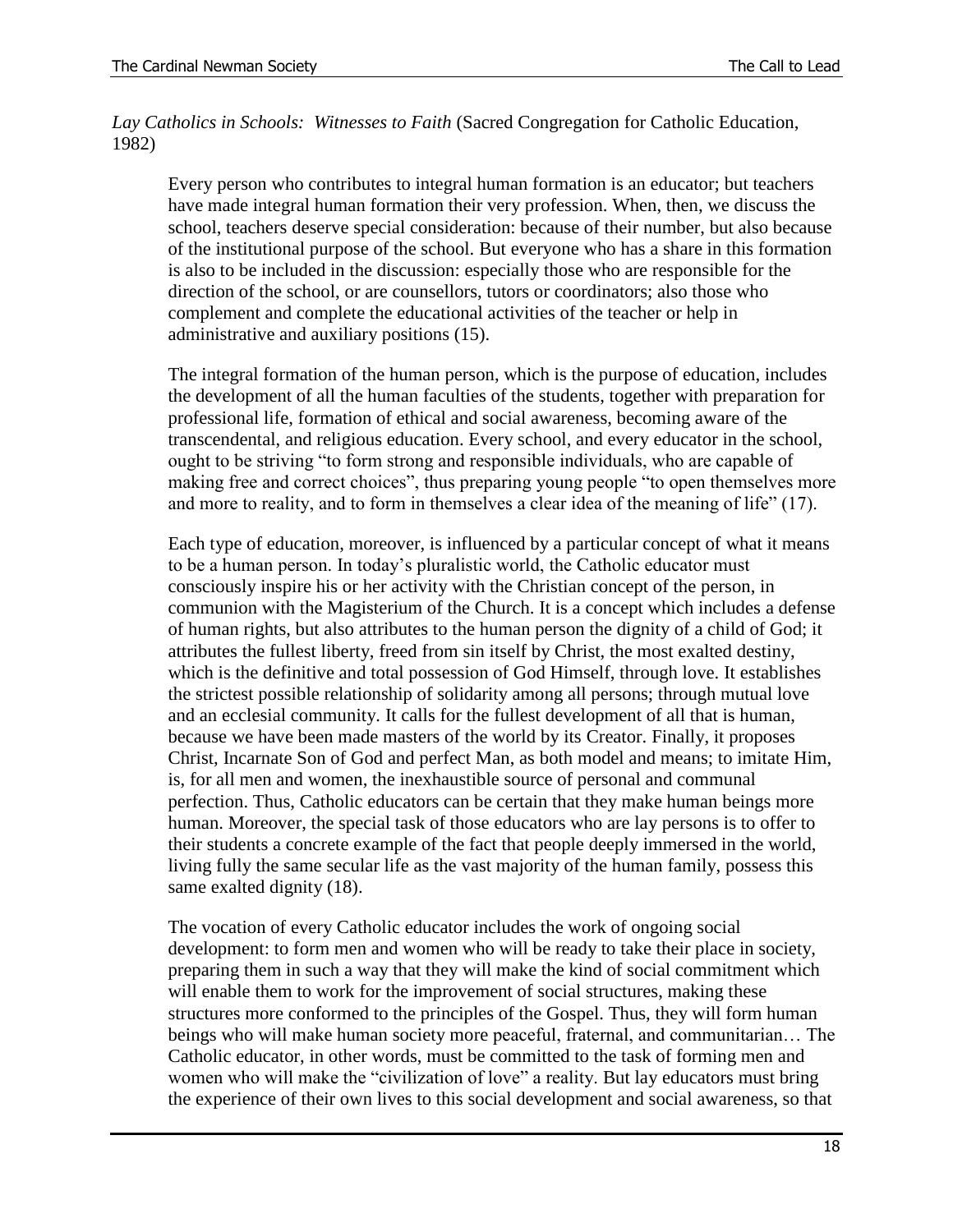students can be prepared to take their place in society with an appreciation of the specific role of the lay person—for this is the life that nearly all of the students will be called to live (19).

A school uses its own specific means for the integral formation of the human person: the communication of culture. It is extremely important, then, that the Catholic educator reflect on the profound relationship that exists between culture and the Church…

For this reason, if the communication of culture is to be a genuine educational activity, it must not only be organic, but also critical and evaluative, historical and dynamic. Faith will provide Catholic educators with some essential principles for critique and evaluation; faith will help them to see all of human history as a history of salvation which culminates in the fullness of the Kingdom. This puts culture into a creative context, constantly being perfected (20).

To summarize: The Lay Catholic educator is a person who exercises a specific mission within the Church by living, in faith, a secular vocation in the communitarian structure of the school: with the best possible professional qualifications, with an apostolic intention inspired by faith, for the integral formation of the human person, in a communication of culture, in an exercise of that pedagogy which will give emphasis to direct and personal contact with students, giving spiritual inspiration to the educational community of which he or she is a member, as well as to all the different persons related to the educational community. To this lay person, as a member of this community, the family and the Church entrust the school's educational endeavor. Lay teachers must be profoundly convinced that they share in the sanctifying, and therefore educational mission of the Church; they cannot regard themselves as cut off from the ecclesial complex (24).

Professionalism is one of the most important characteristics in the identity of every lay Catholic. The first requirement, then, for a lay educator who wishes to live out his or her ecclesial vocation, is the acquisition of a solid professional formation. In the case of an educator, this includes competency in a wide range of cultural, psychological, and pedagogical areas. However, it is not enough that the initial training be at a good level; this must be maintained and deepened, always bringing it up to date (27).

New horizons will be opened to students through the responses that Christian revelation brings to questions about the ultimate meaning of the human person, of human life, of history, and of the world. These must be offered to the students as responses which flow out of the profound faith of the educator, but at the same time with the greatest sensitive respect for the conscience of each student (28).

Faced with this reality [expansion of science & technology; age of change], which lay people are the first to experience, the Catholic educator has an obvious and constant need for updating: in personal attitudes, in the content of the subjects, that are taught, in the pedagogical methods that are used. Recall that the vocation of an educator requires " a constant readiness to begin anew and to adapt" (68-70).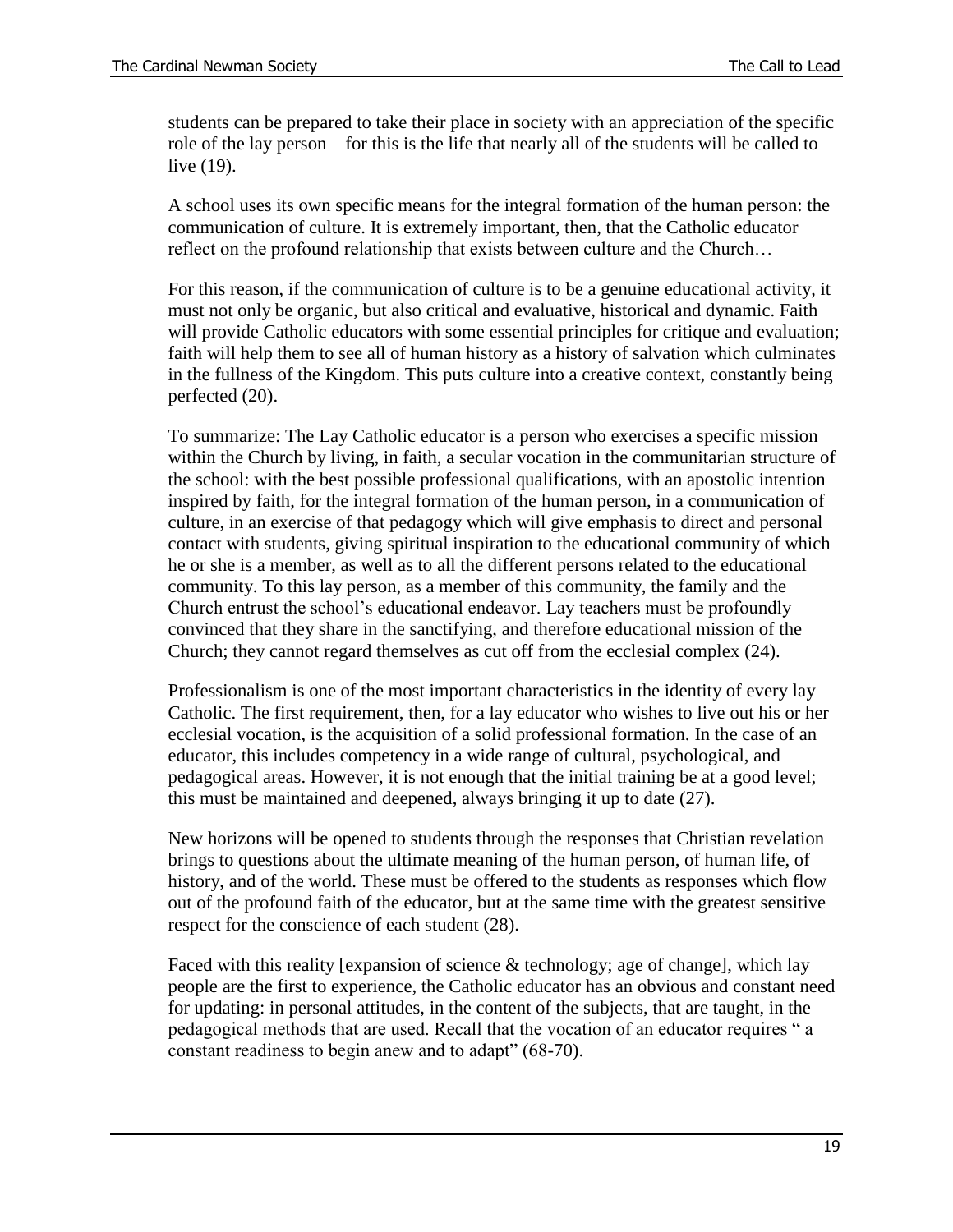If the directors of the school and the lay people who work in the school are to live according to the same ideals, two things are essential. First, lay people must receive an adequate salary, guaranteed by a well defined contract, for the work they do in the school: a salary that will permit them to live in dignity, without excessive work or a need for additional employment that will interfere with the duties of an educator. This may not be immediately possible without putting an enormous financial burden on the families, or making the school so expensive that it becomes a school for a small elite group; but so long as a truly adequate salary is not being paid, the laity should see in the school directors a genuine preoccupation to find the resources necessary to achieve this end. Secondly, laity should participate authentically in the responsibility for the school; this assumes that they have the ability that is needed in all areas, and are sincerely committed to the educational objectives which characterize a Catholic school (78).

As a part of its mission, an element proper to the school is solicitous care for the permanent professional and religious formation of its lay members. Lay people should be able to look to the school for the orientation and the assistance that they need, including the willingness to make time available when this is needed. Formation is indispensable; without it, the school will wander further and further away from its objectives. Often enough, if it will join forces with other educational centers and with Catholic professional organizations, a Catholic school will not find it too difficult to organize conferences, seminars, and other meetings which will provide the needed formation. According to circumstances, these could be expanded to include other lay Catholic educators who do not work in Catholic schools; these people would thus be offered an opportunity they are frequently in need of, and do not easily find elsewhere (79).

#### *Code of Canon Law* (1983)

Directors of Catholic schools are to take care under the watchfulness of the local ordinary that the instruction which is given in them is at least as academically distinguished as that in the other schools of the area  $(c.806)(2)$ 

#### *The Religious Dimension of Education in a Catholic School* (Congregation for Catholic Education, 1988)

Recent Church teaching has added an essential note: "The basic principle which must guide us in our commitment to this sensitive area of pastoral activity is that religious instruction and catechesis are at the same time distinct and complementary. A school has as its purpose the students' integral formation. Religious instruction, therefore, should be integrated into the objectives and criteria which characterize a modern school." School directors should keep this directive of the Magisterium in mind, and they should respect the distinctive characteristics of religious instruction (70).

#### *Educating Together in Catholic Schools: A Shared Mission Between Consecrated Persons and the Lay Faithful* (Congregation for Catholic Education, 2007)

*Professional formation*: One of the fundamental requirements for an educator in a Catholic school is his or her possession of a solid professional formation. Poor quality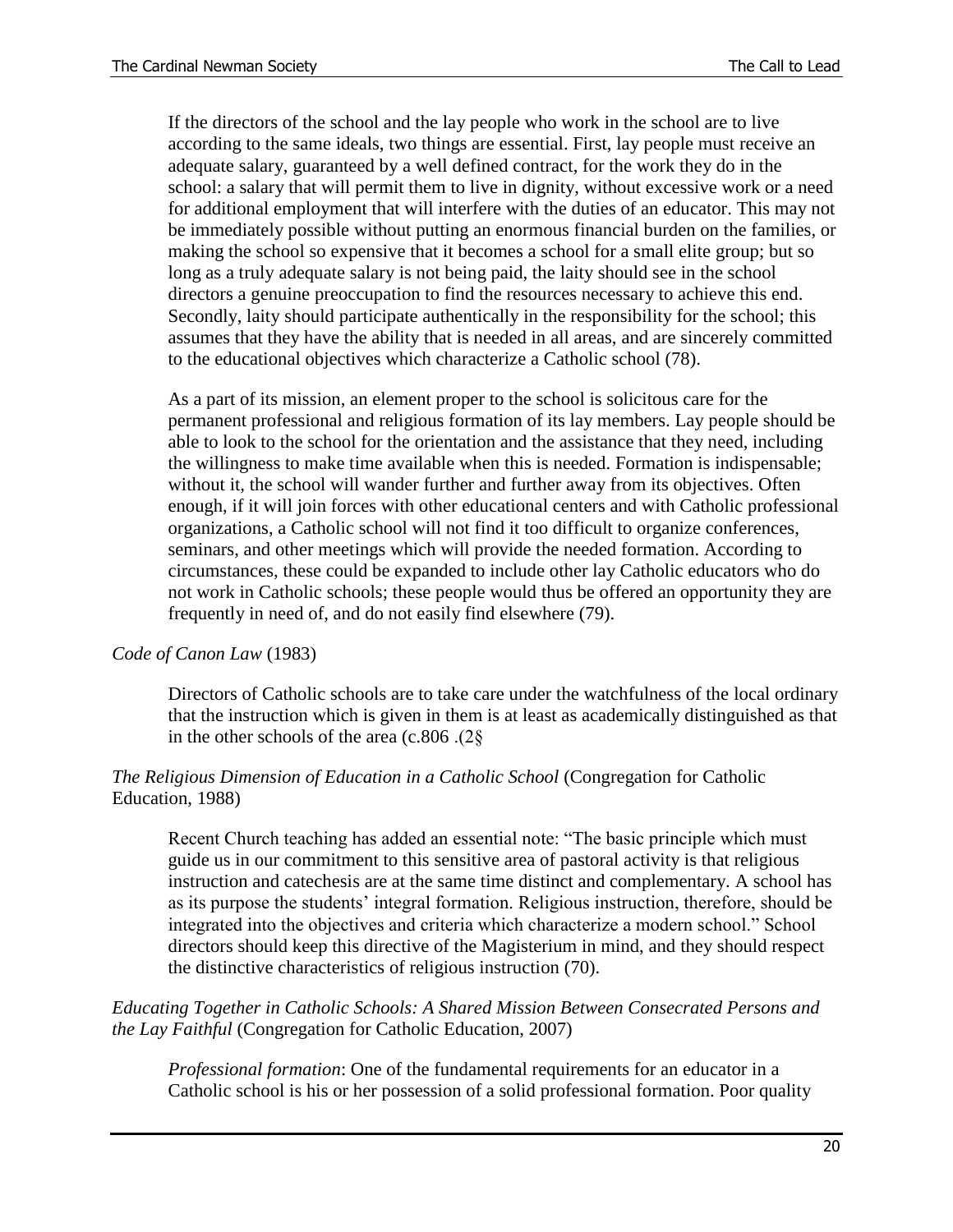teaching, due to insufficient professional preparation or inadequate pedagogical methods, unavoidably undermines the effectiveness of the overall formation of the student and of the cultural witness that the educator must offer (21).

*Educating to Intercultural Dialogue in the Catholic School: Living in Harmony for a Civilization of Love* (Congregation for Catholic Education, 2013)

Hence, it is important that schools know how to be communities of formation and of study, where relationships among individuals color relationships among academic disciplines. Knowledge is enhanced from within by this reclaimed unity, in the light of the Gospel and Christian doctrine, and so can make its own essential contribution to the integral growth of both individuals and the evermore heralded global society (80).

#### *Educating Today and Tomorrow: A Renewing Passion* (Congregation for Catholic Education, 2014)

The importance of schools' and universities' educational tasks explains how crucial training is for teachers, managers and the entire staff that has educational responsibilities. Professional competence is the necessary condition for openness to unleash its educational potential. A lot is being required of teachers and managers: they should have the ability to create, invent and manage learning environments that provide plentiful opportunities; they should be able to respect students' different intelligences and guide them towards significant and profound learning; they should be able to accompany their students towards lofty and challenging goals, cherish high expectations for them, involve and connect students to each other and the world. Teachers must be able to pursue different goals simultaneously and face problem situations that require a high level of professionalism and preparation. To fulfil such expectations, these tasks should not be left to individual responsibility and adequate support should be provided at institutional level, with competent leaders showing the way, rather than bureaucrats (7).

#### *USCCB Response to Educating Today and Tomorrow* (U.S. Conference of Catholic Bishops, 2015)

Catholic schools depend on clarity of vision and strong leaders well formed in the faith, who are capable of establishing a rich Catholic culture in the schools. Consequently, training, both professional and spiritual, was lifted up as vitally important. Our schools need professionally prepared, competent leaders who can lead and inspire. These leaders need to be well-formed and able to teach, govern, recruit and set the tone. They need to engage and invite minorities while making a clear case for the value of Catholic schools (5).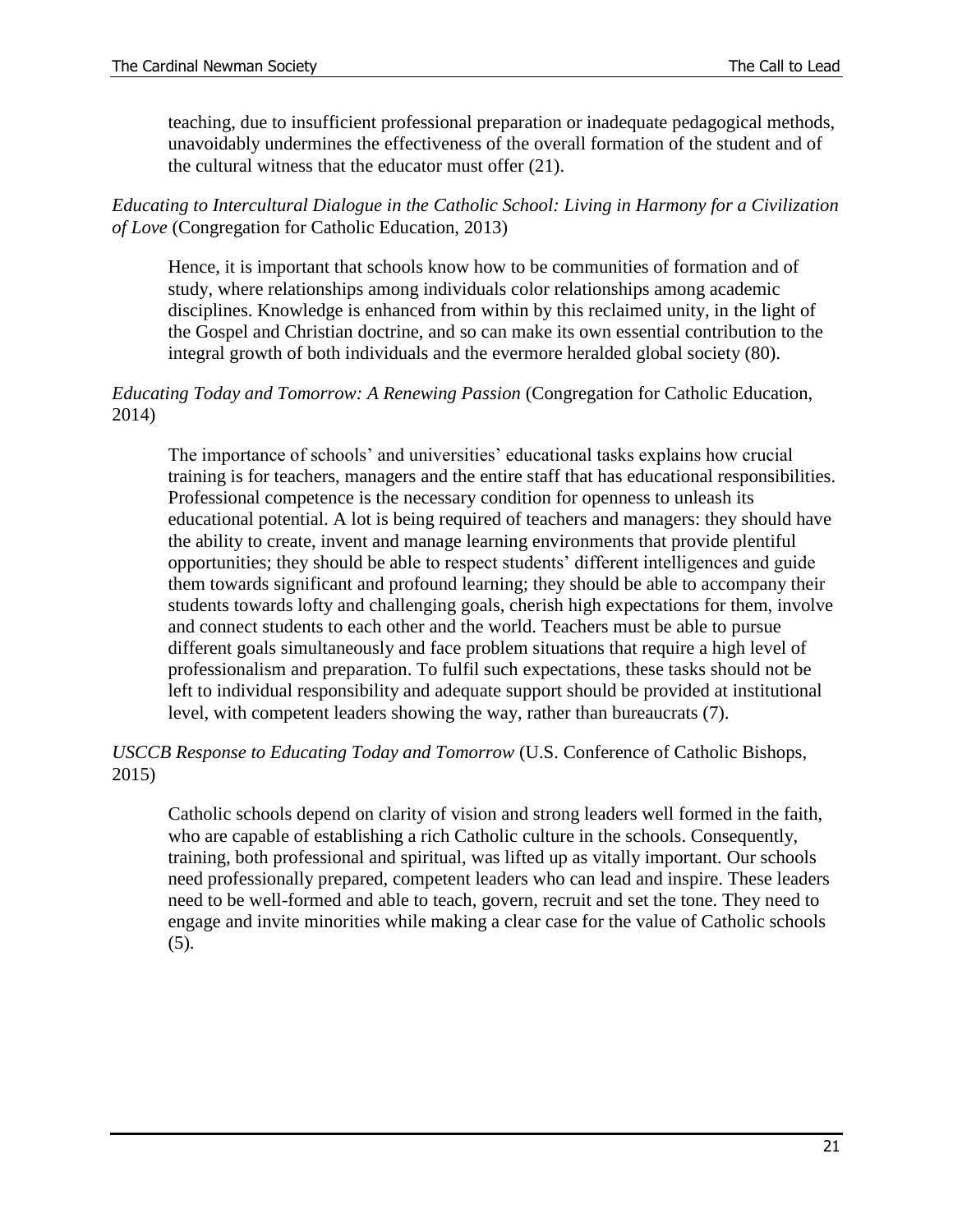## **Catholic Educational Leaders - The Call to Witness**

#### **Overview**

The concrete living out of a vocation as rich and profound as that of a Catholic educational leader requires a mature spiritual life expressed in a profound lived Christian witness.<sup>30</sup>  $\blacksquare$  leader requires a mature spiritual life expressed in a profound lived Christian witness.<sup>30</sup> Leaders are called in a special way to make the Church present and operative so She might become *the salt of the earth*. <sup>31</sup> Catholic leaders must proclaim the Gospel message through their words and witness.<sup>32</sup> Helping to bring about the cooperation of all, as a witness to Christ, is the cornerstone of the community. The Catholic leader becomes a living example of one inspired by the Gospel.<sup>33</sup>

"Conduct is always much more important than speech; this fact becomes especially important in the formation of students."<sup>34</sup> This requires following the way of Christianity to shape all aspects of the school's life, both inside and outside the classroom.<sup>35</sup> The more completely the leader gives concrete witness to the model of Christ, the more the leader will be trusted and imitated.<sup>36</sup>

The project of the Catholic school is effective and convincing only if carried out by people who are deeply motivated to give witness to a living encounter with Christ, in who alone the mystery of man truly becomes clear.<sup>37</sup> Authentic witness to the school's values creates a community climate permeated by the Gospel spirit of freedom and love.<sup>38</sup>

#### **Citations: Catholic Educational Leaders—The Call to Witness**

*The Catholic School* (Sacred Congregation for Catholic Education, 1977)

By their witness and their behavior teachers are of the first importance to impart a distinctive character to Catholic schools. It is, therefore, indispensable to ensure their continuing formation through some form of suitable pastoral provision. This must aim to animate them as witness of Christ in the classroom and tackle the problems of their particular apostolate, especially regarding a Christian vision of the world and of education, problems also connected with the art of teaching in accordance with the principles of the Gospel (78).

 $\overline{\phantom{a}}$ 

<sup>30</sup> Sacred Congregation, 1982, 60.

<sup>31</sup> Ibid., 9.

<sup>32</sup> Ibid.

<sup>33</sup> Ibid., 52.

<sup>34</sup> Ibid., 32.

<sup>35</sup> Pope Benedict XVI, 2008 <sup>36</sup> Sacred Congregation, 1982, 32.

<sup>37</sup> Congregation, 2007, 4.

<sup>38</sup> Congregation, 1988, 38.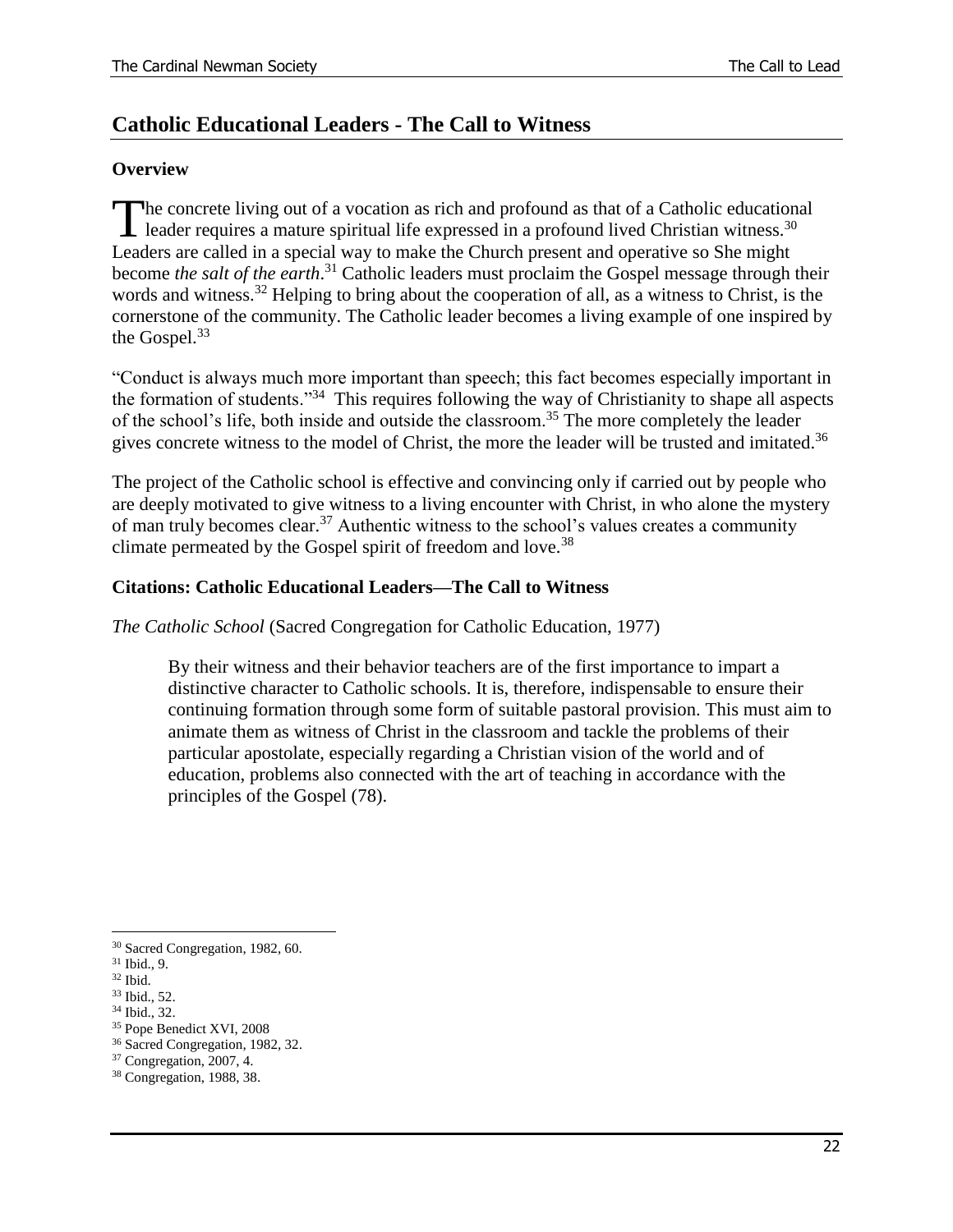*Lay Catholics in Schools: Witnesses to Faith* (Sacred Congregation for Catholic Education, 1982)

It seems necessary to begin by trying to delineate the identity of the lay Catholics who work in a school; the way in which they bear witness to the faith will depend on this specific identity, in the Church and in this particular field of labor. In trying to contribute to the investigation, it is the intention of this Sacred Congregation to offer a service to lay Catholics who work in schools (and who should have a clear idea of the specific character of their vocation), and also to the People of God (who need to have a true picture of the laity as an active element, accomplishing an important task for the entire Church through their labor (5).

Therefore, "the laity are called in a special way to make the Church present and operative in those places and circumstances where only through them can she become the salt of the earth." In order to achieve this presence of the whole Church, and of the Savior whom she proclaims lay people must be ready to proclaim the message through their words, and witness to it in what they do (9).

*Personal Life Witness. Direct and Personal Contact with Students:* Conduct is always much more important than speech; this fact becomes especially important in the formation period of students. The more completely an educator can give concrete witness to the model of the ideal person that is being presented to the students, the more this ideal will be believed and imitated... Without this witness, living in such an atmosphere, they may begin to regard Christian behavior as an impossible ideal. It must never be forgotten that, in the crises "which have their greatest effect on the younger generations", the most important element in the educational endeavor is "always the individual person: the person, and the moral dignity of that person which is the result of his or her principles, and the conformity of actions with those principles" (32).

Professional commitment; support of truth, justice and freedom; openness to the point of view of others, combined with a habitual attitude of service; personal commitment to the students, and fraternal solidarity with everyone; a life that is integrally moral in all its aspects. The lay Catholic who brings all of this to his or her work in a pluralist school becomes a living mirror, in whom every individual in the educational community will see reflected an image of one inspired by the Gospel (52).

The concrete living out of a vocation as rich and profound as that of the lay Catholic in a school requires an appropriate formation, both on the professional plane and on the religious plane. Most especially, it requires the educator to have a mature spiritual personality, expressed in a profound Christian life (60).

#### *The Religious Dimension of Education in a Catholic School* (Congregation for Catholic Education, 1988)

The Church, therefore, is willing to give lay people charge of the schools that it has established, and the laity themselves establish schools. The recognition of the school as a Catholic school is, however, always reserved to the competent ecclesiastical authority.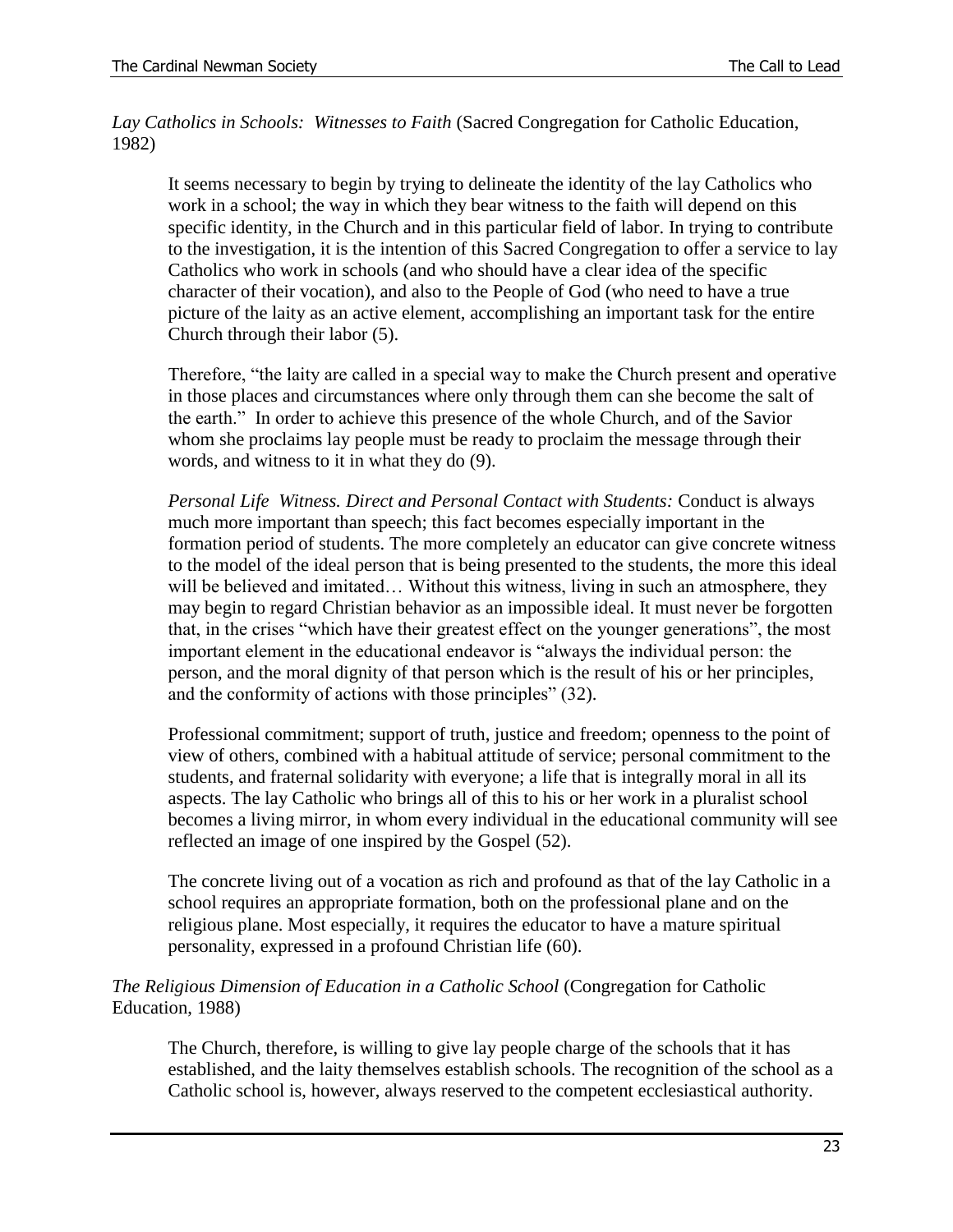When lay people do establish schools, they should be especially concerned with the creation of a community climate permeated by the Gospel spirit of freedom and love, and they should witness to this in their own lives (38).

#### *Apostolic Journey to the United States: Meeting with Catholic Educators at the Conference Hall of The Catholic University of* America (Pope Benedict XVI, 2008)

Teachers and administrators, whether in universities or schools, have the duty and privilege to ensure that students receive instruction in Catholic doctrine and practice. This requires that public witness to the way of Christ, as found in the Gospel and upheld by the Church's Magisterium, shapes all aspects of an institution's life, both inside and outside the classroom. Divergence from this vision weakens Catholic identity and, far from advancing freedom, inevitably leads to confusion, whether moral, intellectual or spiritual.

#### *Educating Together in Catholic Schools: A Shared Mission Between Consecrated Persons and the Lay Faithful* (Congregation for Catholic Education, 2007)

The project of the Catholic school is convincing only if carried out by people who are deeply motivated, because they witness to a living encounter with Christ, in whom alone «the mystery of man truly becomes clear. These persons, therefore, acknowledge a *personal and communal adherence* with the Lord, assumed as the basis and constant reference of the inter-personal relationship and mutual cooperation between educator and student (4).

#### *Educating to Intercultural Dialogue in Catholic Schools: Living in Harmony for a Civilization of Love* (Congregation for Catholic Education, 2013)

Catholic schools develop, in a manner wholly particular to them, the basic hypothesis that formation covers the whole arc of professional experience and is not limited to the period of initial formation or formation in the early years. Catholic schools require people not only to know how to teach or direct an organization; they also require them, using the skills of their profession, to know how to bear authentic witness to the school's values, as well as to their own continuing efforts to live out ever more deeply, in thought and deed, the ideals that are stated publicly in words (80).

#### *Educating Today and Tomorrow: A Renewing Passion* (Congregation for Catholic Education, 2014)

Hence, one of the most important challenges will be to foster a greater cultural openness amongst teachers and, at the same time, an equally greater willingness to act as witnesses, so that they are aware and careful about their school's peculiar context in their work, without being lukewarm or extremist, teaching what they know and testifying to what they believe in. In order for teachers to interpret their profession in this way, they must be formed to engage in the dialogue between faith and cultures and between different religions; there cannot be any real dialogue if educators themselves have not been formed and helped to deepen their faith and personal beliefs (III,1, i).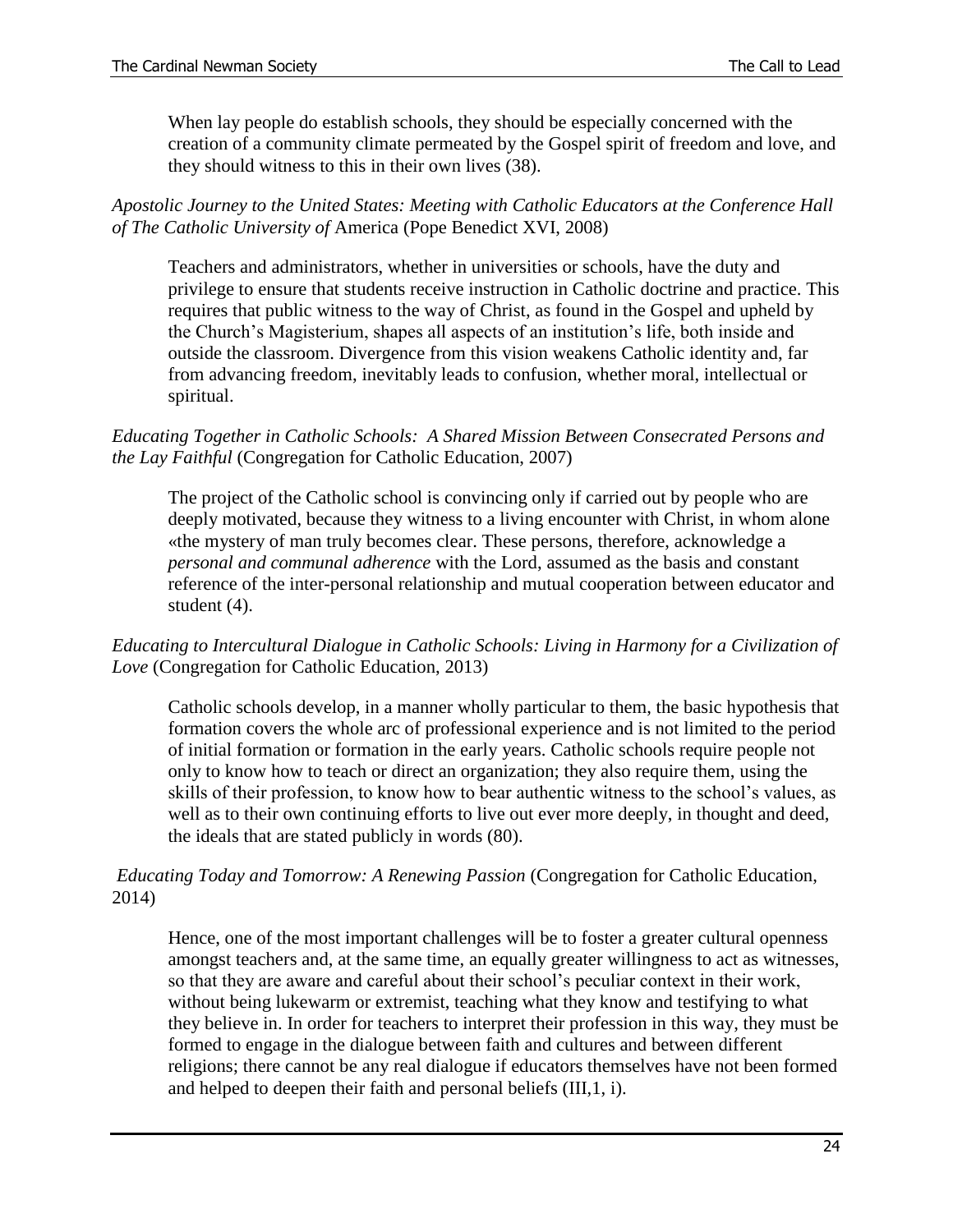## **Required Formation of Catholic Educational Leaders**

#### **Overview**

ormation of Catholic leaders, and of all personnel, allows the Gospel message and the living presence of Jesus to permeate the entire life of the school community and, thus, be faithful to the school's evangelizing mission.<sup>39</sup> Formation needs to consider both professional matters typical of teaching and administrating, and the fundamental elements that make up a school's Catholic identity. F

The synthesis of faith, culture, and life that Catholic schools are called to, is reached by integrating all aspects of human knowledge in the light of the Gospel and in fostering growth in Christian virtue. Catholic leaders facilitate growth in knowledge and growth in humanity.<sup>40</sup> They support and organize teacher collaboration and community by providing encouragement and assistance, so they, too, can share in the living mission of evangelization and formation.<sup>41</sup>

Leaders have a duty to ensure all personnel, including themselves, receive adequate preparation to serve effectively.<sup>42</sup> Formational needs for Catholic school leaders and teachers extends beyond that of teachers in government-run schools, since the purpose and end of education are different. Therefore, formational programs for teacher and school leaders focusing on Christian cultural and pedagogical approaches must also be developed and provided.<sup>43</sup>

#### **Citations: Required Formation of Catholic Educational Leaders**

*Teach Them* (National Conference of Catholic Bishops, 1976)

We urge administrators to exercise their gifts of education leadership by promoting structures and cooperative procedures which will render such accountability and evaluation meaningful and useful to all in the Catholic educational community—parents, teachers and the Catholic community generally. They should exercise their responsibility particularly with reference to the selection, motivation and development of teaching personnel, keeping ever in mind the apostolic goals and character of the Catholic school (Administrators, 2).

#### *Lay Catholics in Schools: Witnesses to Faith* (Sacred Congregation for Catholic Education, 1982)

This calling says the Second Vatican Council, speaking about educators, requires "extremely careful preparation" …The need for an adequate formation is often felt most acutely in religious and spiritual areas; all too frequently, lay Catholics have not had a

 $\overline{a}$ 

<sup>39</sup> U.S. Conference, 2005c.

<sup>40</sup> Congregation, 2007, 24.

<sup>41</sup> Congregation, 2014, III, 1, b.

<sup>42</sup> U.S. Conference, 2015a, 2.

<sup>43</sup> Congregation, 2013, 76-77.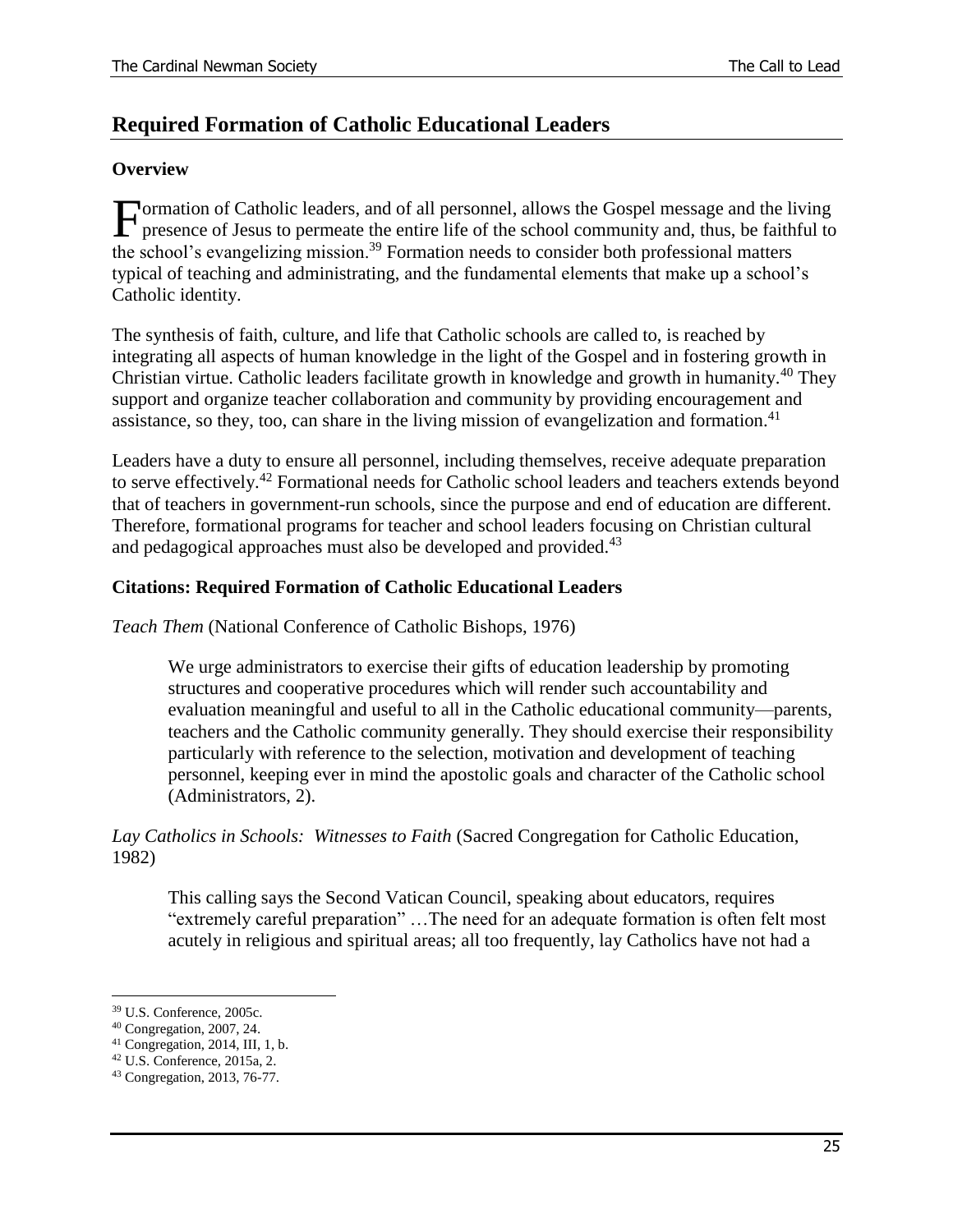religious formation that is equal to their general, cultural, and, most especially, professional formation (60).

The need for religious formation is related to this specific awareness that is being asked of lay Catholics; religious formation must be broadened and be kept up to date, on the same level as, and in harmony with, human formation as a whole. Lay Catholics need to be keenly aware of the need for this kind of religious formation; it is not only the exercise of an apostolate that depends on it, but even an appropriate professional competence, especially when the competence is in the field of education (62).

For the Catholic educator, religious formation does not come to an end with the completion of basic education; it must be a part of and a complement to one's professional formation, and so be proportionate to adult faith, human culture, and the specific lay vocation. This means that religious formation must be oriented toward both personal sanctification and apostolic mission, for these are two inseparable elements in a Christian vocation. "Formation for apostolic mission means a certain human and wellrounded formation, adapted to the natural abilities and circumstances of each person" and requires "in addition to spiritual formation...solid doctrinal instruction...in theology, ethics and philosophy". Nor can we forget, in the case of an educator, adequate formation in the social teachings of the Church, which are "an integral part of the Christian concept of life", and help to keep intensely alive the kind of social sensitivity that is needed (65).

Faced with this reality [extraordinary growth in science and technology], which lay people are the first to experience, the Catholic educator has an obvious and constant need for updating: in personal attitudes, in the content of the subjects, that are taught, in the pedagogical methods that are used. Recall that the vocation of an educator requires "a constant readiness to begin anew and to adapt". If the need for updating is constant, then the formation must be permanent. This need is not limited to professional formation; it includes religious formation and, in general, the enrichment of the whole person. In this way, the Church will constantly adapt its pastoral mission to the circumstances of the men and women of each age, so that the message of Jesus Christ can be brought to them in a way that is understandable and adapted to their condition… If the need for updating is constant, then the formation must be permanent. This need is not limited to professional formation; it includes religious formation and, in general, the enrichment of the whole person. In this way, the Church will constantly adapt its pastoral mission to the circumstances of the men and women of each age, so that the message of Jesus Christ can be brought to them in a way that is understandable and adapted to their condition.

Permanent formation involves a wide variety of different elements; a constant search for ways to bring it about is therefore required of both individuals and the community. Among the variety of means for permanent formation, some have become ordinary and virtually indispensable instruments: reading periodicals and pertinent books, attending conferences and seminars, participating in workshops, assemblies and congresses, making appropriate use of periods of free time for formation. All lay Catholics who work in schools should make these a habitual part of their own human, professional, and religious life.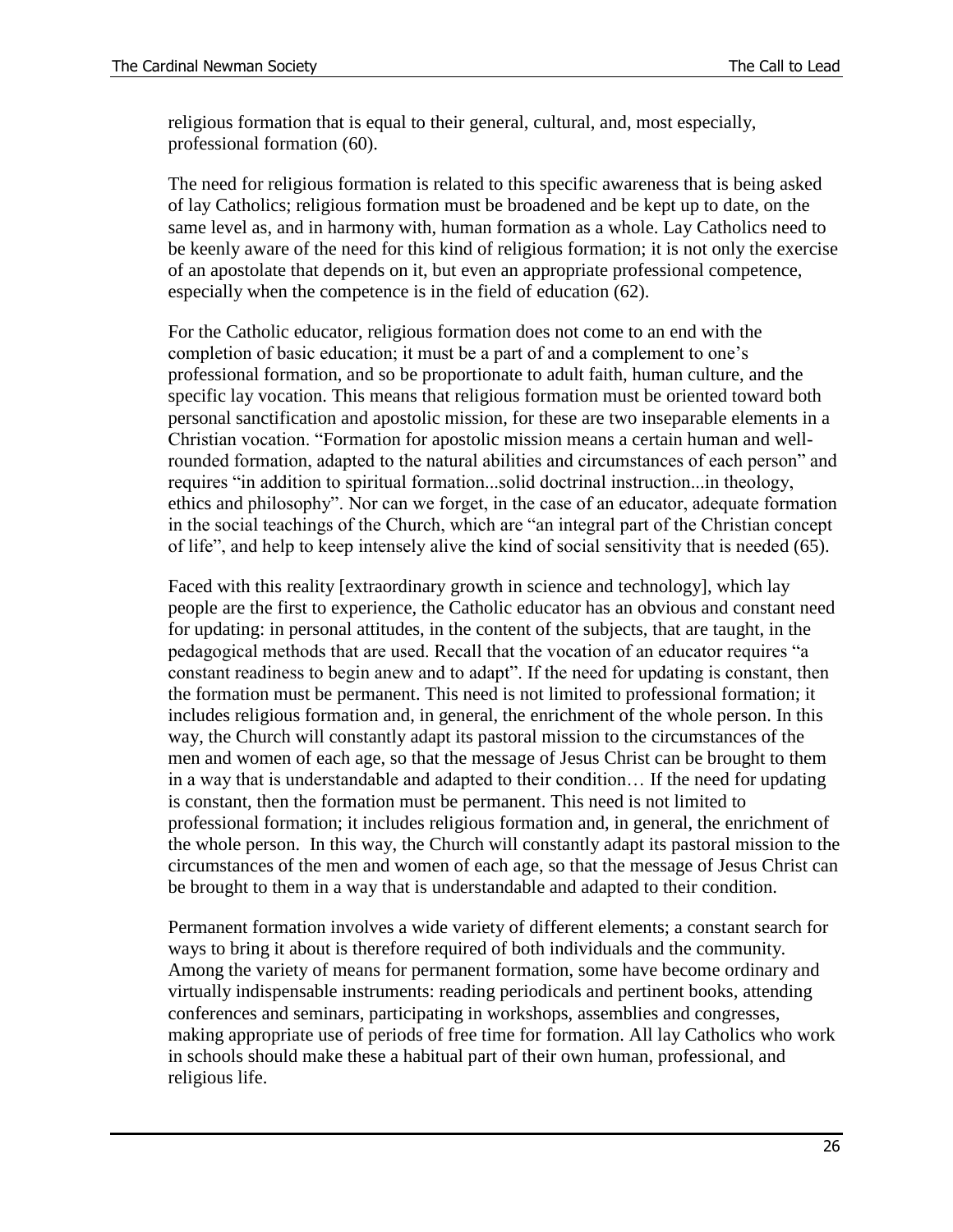No one can deny that permanent formation, as the name itself suggests, is a difficult task; not everyone succeeds in doing it. This becomes especially true in the face of the growing complexity of contemporary life and the difficult nature of the educational mission, combined with the economic insecurity that so often accompanies it. But in spite of all these factors, no lay Catholic who works in a school can ignore this present-day need. To do so would be to remain locked up in outdated knowledge, criteria, and attitudes. To reject a formation that is permanent and that involves the whole person—human, professional, and religious—is to isolate oneself from that very world that has to be brought closer to the Gospel (68-70).

As a part of its mission, an element proper to the school is solicitous care for the permanent professional and religious formation of its lay members. Lay people should be able to look to the school for the orientation and the assistance that they need, including the willingness to make time available when this is needed. Formation is indispensable; without it, the school will wander further and further away from its objectives (72-79*).*

*Co-Workers in the Vineyard of the Lord* (U.S. Conference of Catholic Bishops, 2005)

The Church has always required proper preparation of those who exercise a ministry. In the same way, CIC, canon 231, states that "lay persons who devote themselves permanently or temporarily to some special service of the Church are obliged to acquire the appropriate formation which is required to fulfill their function properly."

"To set high standards," said Pope John Paul II, "means both to provide a thorough basic training and to keep it constantly updated. This is a fundamental duty, in order to ensure qualified personnel for the Church's mission" (19).

#### *Renewing Our Commitment to Catholic Elementary and Secondary Schools in the Third Millennium* (U.S. Conference of Catholic Bishops, 2005)

Ninety-five percent of our current school administrators and teachers are members of the laity. The preparation and ongoing formation of new administrators and teachers is vital if our schools are to remain truly Catholic in all aspects of school life. Catholic school personnel should be grounded in a faith-based Catholic culture, have strong bonds to Christ and the Church, and be witnesses to the faith in both their words and actions. The formation of personnel will allow the Gospel message and the living presence of Jesus to permeate the entire life of the school community and thus be faithful to the school's evangelizing mission.

We must provide a sufficient number of programs of the highest quality to recruit and prepare our future diocesan and local school administrators and teachers so that they are knowledgeable in matters of our faith, are professionally prepared, and are committed to the Church. These programs will require even more active involvement and cooperation by our Catholic colleges and universities in collaboration with the diocesan educational leadership.

Ongoing faith formation and professional development programs must also be available so that administrators and teachers in Catholic schools can continue to grow in their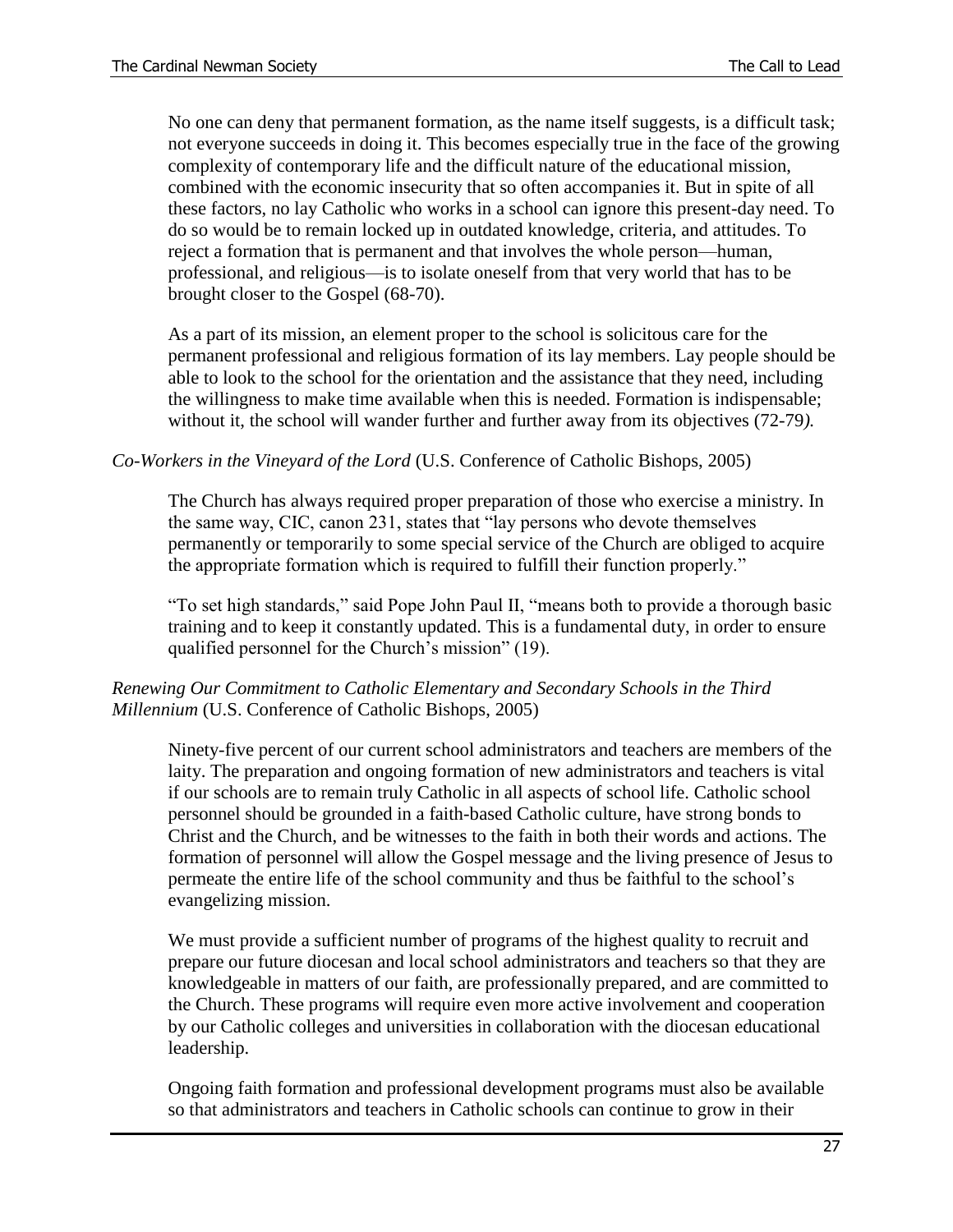ministry of education. These programs will introduce new and effective initiatives, educational models, and approaches, while always maintaining a sound Catholic identity in our schools. This is especially important when new Catholic school administrators and teachers come from private and state colleges and universities or from careers in the public school system (Personnel).

Work with the leaders of Catholic colleges and universities to address the critical staffing needs of our Catholic elementary and secondary schools. This would include steps to ensure that sound and effective programs of teacher education and administration are available and affordable to those interested in working in our Catholic schools (Future Actions).

#### *Educating Together in Catholic Schools: A Shared Mission Between Consecrated Persons and the Lay Faithful* (Congregation for Catholic Education, 2007)

The professional formation of the educator implies a vast range of cultural, psychological and pedagogical skills, characterized by autonomy, planning and evaluation capacity, creativity, openness to innovation, aptitude for updating, research and experimentation. It also demands the ability to synthesize professional skills with educational motivations, giving particular attention to the relational situation required today by the increasingly collegial exercise of the teaching profession. Moreover, in the eyes and expectations of students and their families, the educator is seen and desired as a welcoming and prepared interlocutor, able to motivate the young to a complete formation, to encourage and direct their greatest energy and skills towards a positive construction of themselves and their lives, and to be a serious and credible witness of the responsibility and hope which the school owes to society (22).

It is not sufficient simply to care about professional updating in the strict sense. The synthesis between faith, culture and life that educators of the Catholic school are called to achieve is, in fact, reached "by integrating all the different aspects of human knowledge through the subjects taught, in the light of the Gospel […and] in the growth of the virtues characteristic of the Christian." This means that Catholic educators must attain a special sensitivity with regard to the person to be educated in order to grasp not only the request for growth in knowledge and skills, but also the need for growth in humanity. Thus educators must dedicate themselves "to others with heartfelt concern, enabling them to experience the richness of their humanity" (24).

#### *Educating to Intercultural Dialogue in Catholic Schools: Living in Harmony for a Civilization of Love* (Congregation for Catholic Education, 2013)

The formation of teachers and administrators is of crucial importance. In most countries, the state provides the initial formation of school personnel. Good though this may be, it cannot be considered sufficient. In fact, Catholic schools bring something extra, particular to them, that must always be recognized and developed. Therefore, while the obligatory formation needs to consider those disciplinary and professional matters typical of teaching and administrating, it must also consider the cultural and pedagogical fundamentals that make up Catholic schools' identity.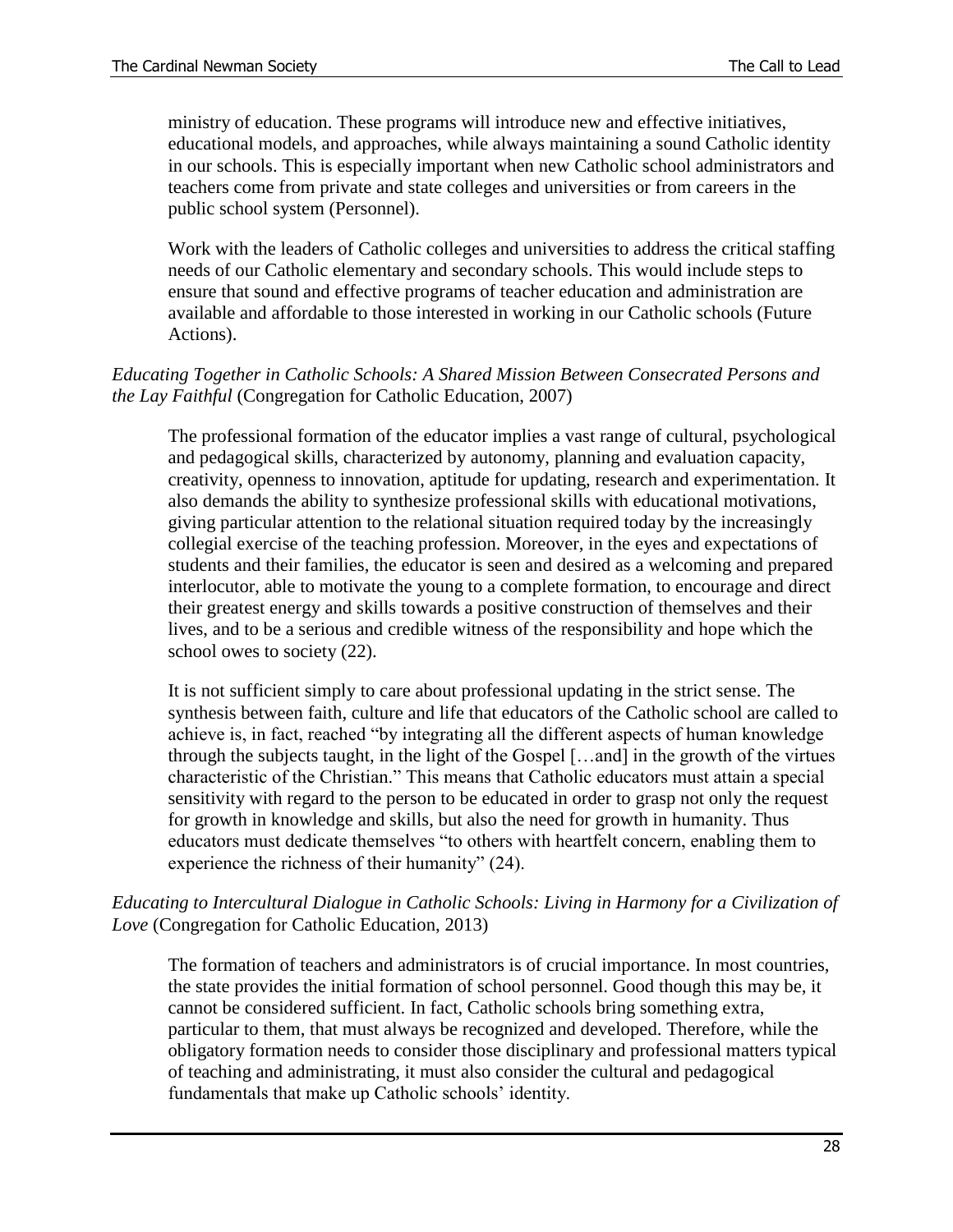The time spent in formation must be used for reinforcing the idea of Catholic schools as being communities of fraternal relationships and places of research, dedicated to deepening and communicating truth in the various scholarly disciplines. Those who have leadership positions are duty-bound to guarantee that all personnel receive adequate preparation to serve effectively. Moreover, they must serve in coherence with the faith they profess, and be able to interpret society's demands in the actual situation of its current configuration. This also favors the school's collaboration with parents in education, respecting their responsibility as first and natural educators (76-77).

#### *Educating Today and Tomorrow: A Renewing Passion* (Congregation for Catholic Education, 2014)

…a particular attention must be devoted to the formation and selection of school heads. They are not only in charge of their respective schools, but are also Bishops' reference persons inside schools in matters of pastoral care. School heads must be leaders who make sure that education is a shared and living mission, who support and organize teachers, who promote mutual encouragement and assistance (III,1, b).

"Themes in Catholic Schools in the United States" (U.S. Conference of Catholic Bishops, 2015)

Formation is a major concern for Catholic schools. While teacher formation was articulated as important, the formation of principals and Catholic school leaders emerged as an area of critical importance to the bishops. The need to cultivate Catholic school leaders was voiced numerous times across the conversations. Some bishops argue that the Catholic identity of a school depends on the faith formation of a school's leaders and faculty. Many bishops stressed the importance of finding and training competent principals and pastors able to work with the schools. It was noted that bishops, current pastors and principals play a valuable role in helping to identify leaders (2).

## **Conclusion**

he Church's teachings convey the immense responsibility that Catholic school leaders The Church's teachings convey the immense responsibility that Catholic school leaders assume in the ministry of Catholic education. In addition to financial, operational, and curricular knowledge, these leaders must work toward "an integration of temporal reality with the Gospel, so that the Gospel can thus reach into the lives of all men and women" (Sacred Congregation for Catholic Education, 1982). Theirs is a special call, a vocation to the apostolate of Catholic education where it is demanded of them to live lives of Gospel witness, fully and integrally. Not only is it entrusted to them the human formation and education of young people, but also the modeling and witness of the Catholic faith on a daily basis to edify and bolster the faith of their colleagues and peers. A school's Catholic identity depends on effective and formed faith-filled leaders who set the tone for a vibrant, worshiping community of believers who collaborate with the Church to fulfill the mission of evangelization and sanctification of its faithful.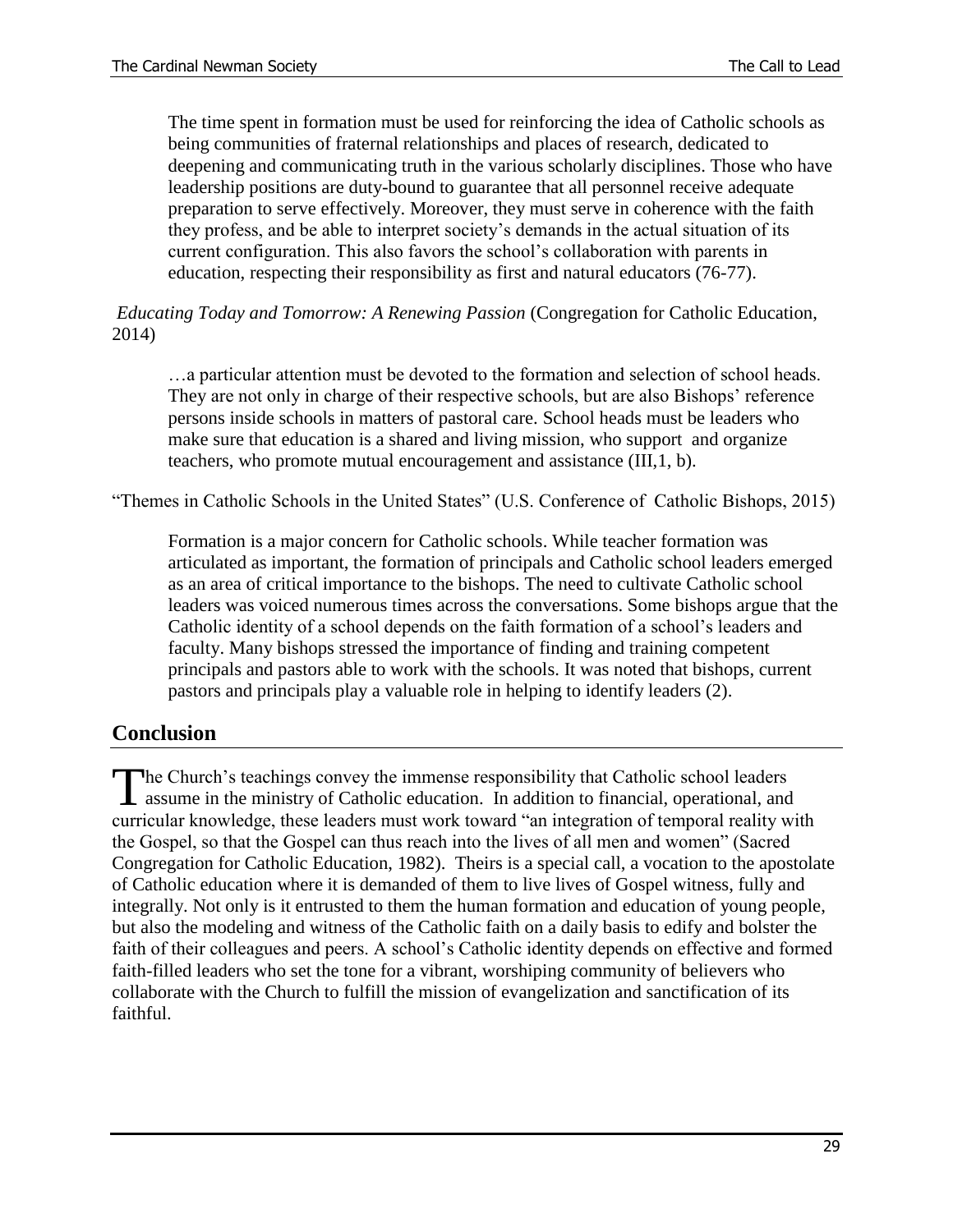#### **Questions for Reflection**

- 1. Do I look at my work in a Catholic school as a vocation, a call from God, or simply a means of sustenance?
- 2. Do I have the "special qualities of mind and heart" and the willingness to "renew and adapt" that this very public and high-profile position requires?
- 3. Do I have the capacity, both intellectually and physically, to fulfill the mission as a full partner with the Catholic Church of advancing an internal renewal within the Church and preserving and enhancing its influence in the world? In my community? In my diocese?
- 4. How convicted am I to fulfill the mission of Catholic education, moving beyond mere administration to enriching "student's lives with the fullness of Christ's message and… inviting them to accept with all their hearts Christ's work"?
- 5. Am I living in full communion with the Catholic Church? Is my prayer life strong? Am I willing to share and witness my faith to all those I meet and work with?
- 6. Do I have a full understanding of all the teachings of the Church? Are there areas where I could learn more? What are they?
- 7. Am I willing and do I have the capacity to mentor colleagues and teachers?
- 8. What are my strengths and weaknesses in providing professional development for teachers? Do I have adequate outside resources I can call upon?
- 9. Am I willing and able to collaborate with religious in the formation of students? Teacher formation?
- 10. Am I willing to continue my own personal professional and spiritual formation even when times seem burdensome?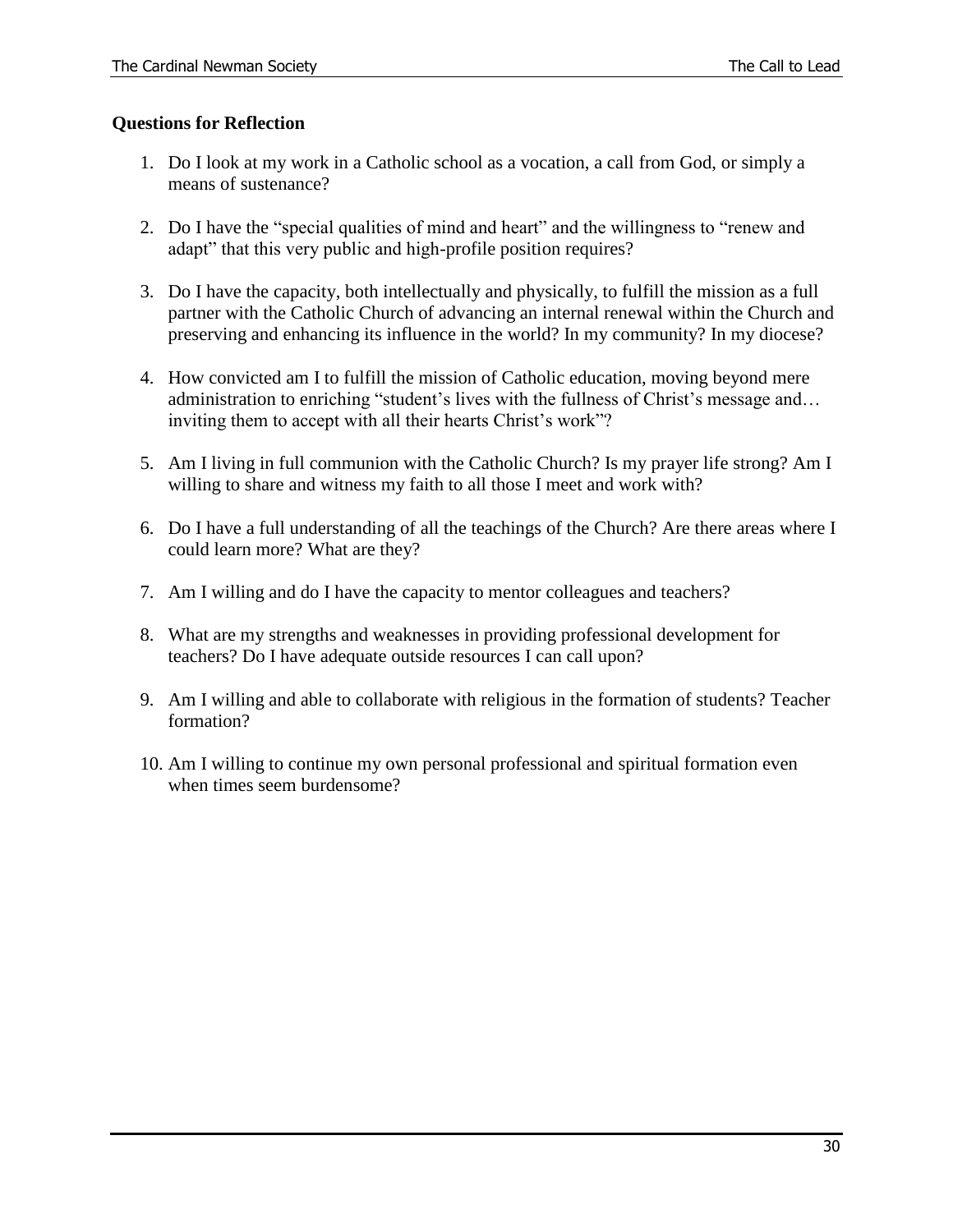#### **References**

- Arthur, J. (2015). *The call to teach: Expectations for the Catholic educator in magisterial teaching.* Retrieved from http://s3.amazonaws.com/cardinalnewmansociety/wpcontent/uploads/The-Call-to-Teach-by-Jamie-Arthur-June-2015.pdf
- *Code of canon law.* (1983). Retrieved from http://www.vatican.va/archive/ENG1104/\_INDEX.HTM
- Congregation for Catholic Education. (1988). *The religious dimension of education in a Catholic school.* Retrieved from http://vatican.va/roman\_curia/congregations/ccatheduc/documents/rc\_con\_catheduc\_doc \_19880407\_catholic-school\_en.html

Congregation for Catholic Education. (1997). *The Catholic school on the threshold of the third millennium*. Retrieved from http://www.vatican.va/roman\_curia/congregations/ccatheduc/documents/rc\_con\_ccathed uc\_doc\_27041988\_school2000\_en.html

Congregation for Catholic Education. (2007). *Educating together in Catholic schools: A shared mission between consecrated persons and the lay faithful.* Retrieved from

http://www.vatican.va/roman\_curia/congregations/ccatheduc/documents/rc\_con\_ccat heduc\_doc\_20070908\_educare-insieme\_en.html

Congregation for Catholic Education. (2009). *Circular Letter to the Presidents of Bishops' Conferences on Religious Education in Schools*. Retrieved from http://www.vatican.va/roman\_curia/congregations/ccatheduc/documents/rc\_con\_ccathed uc\_doc\_20090505\_circ-insegn-relig\_en.html

Congregation for Catholic Education. (2013). *Educating to intercultural dialogue in Catholic*

*schools: Living in harmony for a civilization of love.* Retrieved from

http://www.vatican.va/roman\_curia/congregations/ccatheduc/documents/rc\_con\_ccat heduc\_doc\_20131028\_dialogo-interculturale\_en.html

Congregation for Catholic Education. (2014). *Educating today and tomorrow: A renewing passion. Instrumentum laboris.* Retrieved from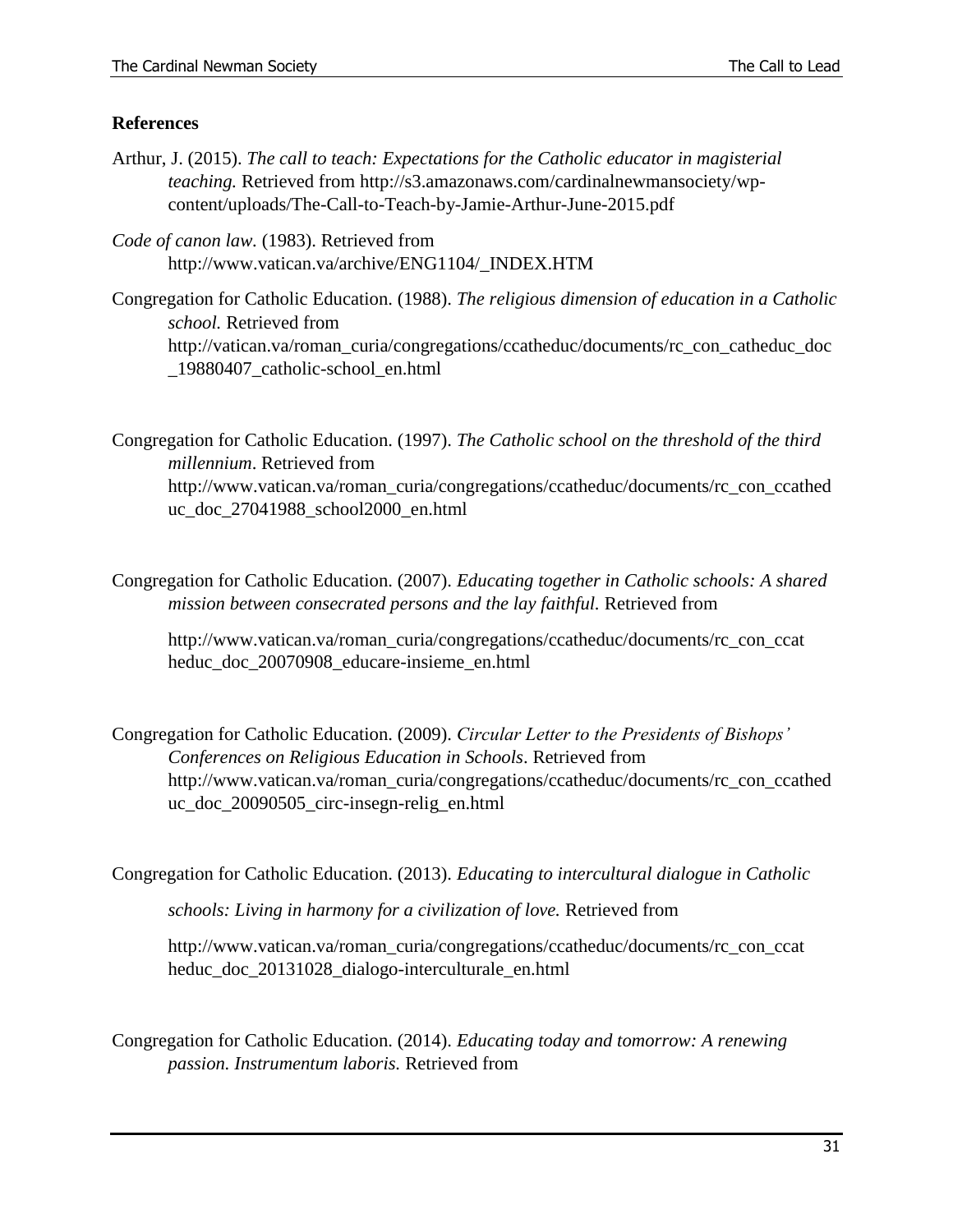http://www.vatican.va/roman\_curia/congregations/ccatheduc/documents/rc\_con\_ccathed uc\_doc\_20140407\_educare-oggi-e-domani\_en.html

- National Conference of Catholic Bishops. (1976). *Teach them*. Washington, D.C.: United States Catholic Conference.
- National Conference of Catholic Bishops. (1979). *Sharing the light of faith: National catechetical directory for Catholics in the United States.* Washington, D.C.: United States Catholic Conference.

Pope Benedict XVI. (2008). *Apostolic journey to the United States: Meeting with Catholic educators at the conference hall of the Catholic University of America in Washington.*  Retrieved from http://w2.vatican.va/content/benedictxvi/en/speeches/2008/april/documents/hf\_ben-xvi\_spe\_20080417\_cath-univwashington.html

Pope Francis. (2013). *Evangelii Gaudium*. Retrieved from https://w2.vatican.va/content/francesco/en/apost\_exhortations/documents/papafrancesco\_esortazione-ap\_20131124\_evangelii-gaudium.html

Pope John Paul II. (1987). *Apostolic journey to the United States and Canada: Meeting with the representatives of Catholic elementary and secondary schools and leaders in religious education in New Orleans*. Retrieved from https://w2.vatican.va/content/john-paulii/en/speeches/1987/september/documents/hf\_jp-ii\_spe\_19870912\_scuole-cattoliche.html

- Pope Paul VI. (1965). *Gravissimum educationis.* Retrieved from http://www.vatican.va/archive/hist\_councils/ii\_vatican\_council/documents/vatii\_decl\_19651028\_gravissimum-educationis\_en.html
- Sacred Congregation for Catholic Education. (1977). *The Catholic school.* Retrieved from http://www.vatican.va/roman\_curia/congregations/ccatheduc/documents/rc\_con\_ccathed uc\_doc\_19770319\_catholic-school\_en.html